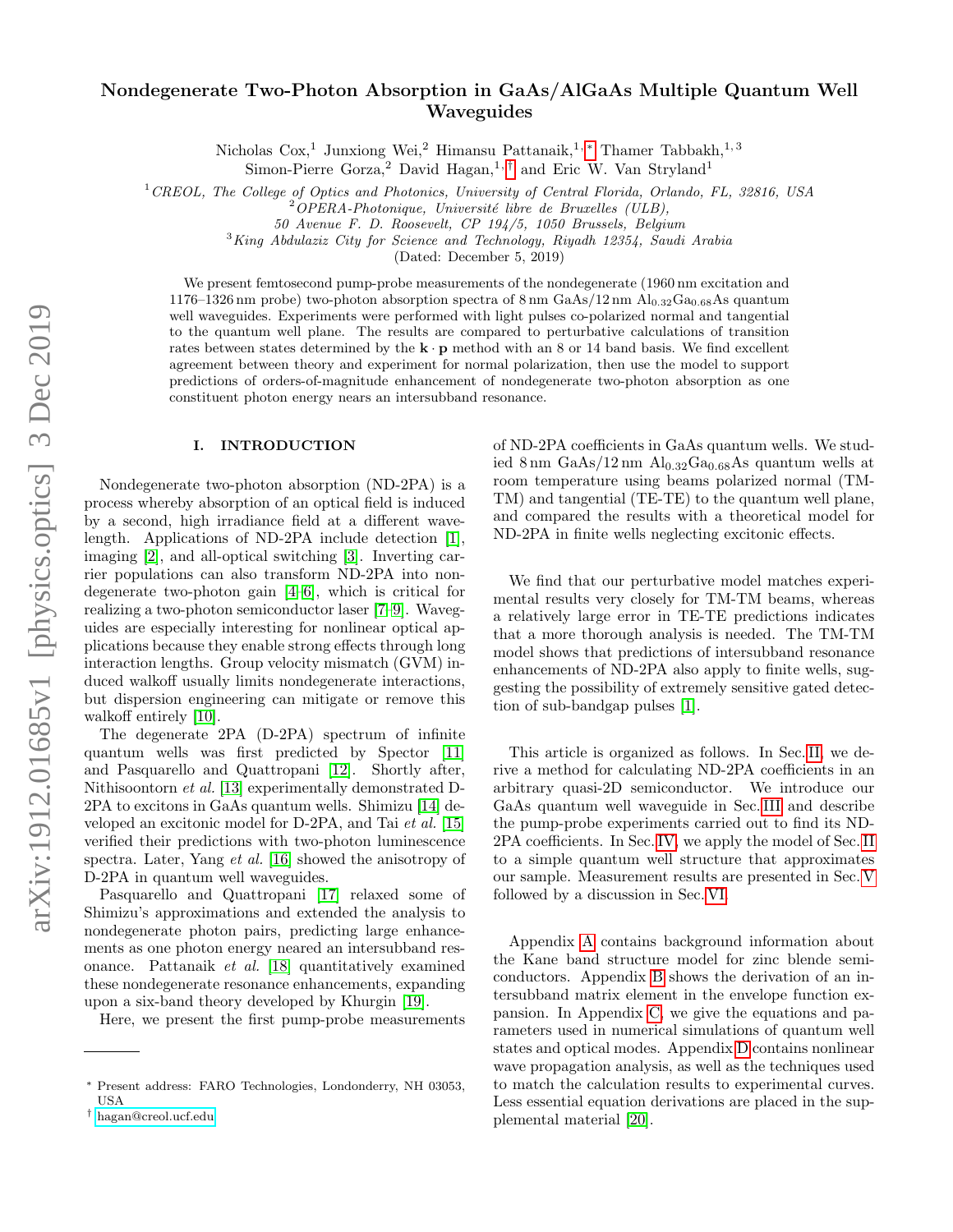## <span id="page-1-0"></span>II. THEORETICAL BACKGROUND

The *n*-th level wave function of the *j*-th band (e.g. conduction, heavy hole, light hole) in a semiconductor confined in the z direction is [\[21\]](#page-12-18)

<span id="page-1-2"></span>
$$
\psi_{jn}(\mathbf{r}; \mathbf{k}_t) = e^{i\mathbf{k}_t \cdot \mathbf{r}_t} F_{jn}(\mathbf{r}_t, z; \mathbf{k}_t).
$$
 (1)

 $F_{in}$  is an envelope with lattice periodicity only in  $r_t$ , the component tangential to the quantum well plane.

Second order perturbation theory gives the net twophoton transition rate per unit volume [\[22\]](#page-12-19)

$$
W = \frac{2\pi}{\hbar} \frac{1}{V} \sum_{cv} \sum_{\mathbf{k}_t} \left[ \sum_{\hat{i} \in \hat{H}_2^{\prime} \setminus \{i\}} \frac{\langle c | \hat{H}_2^{\prime} | i \rangle \langle i | \hat{H}_1^{\prime} | v \rangle}{E_{iv}(\mathbf{k}_t) - \hbar \omega_1} + \frac{\langle c | \hat{H}_1^{\prime} | i \rangle \langle i | \hat{H}_2^{\prime} | v \rangle}{E_{iv}(\mathbf{k}_t) - \hbar \omega_2} \right|^2 \times \delta[E_{cv}(\mathbf{k}_t) - \hbar \omega_1 - \hbar \omega_2], \tag{2}
$$

where  $|c\rangle$  and  $|v\rangle$  are conduction and valence envelopes, respectively.  $H'_l$  is the interaction Hamiltonian for a vector potential of magnitude  $A_{0l}$  and polarization  $\hat{\mathbf{e}}_l$ , given by [\[23\]](#page-12-20)

$$
\hat{H}'_l = \frac{eA_{0l}}{2m_0} \hat{\mathbf{e}}_l \cdot (\hat{\mathbf{p}} + \hbar \mathbf{k}_t).
$$
 (3)

The  $\hbar k_t$  term arises from the chain rule for the momentum operator  $\hat{\mathbf{p}} = -i\hbar \nabla$  applied to states in the form of Eq. [\(1\)](#page-1-2). This term is usually ignored because it frequently cancels out, but we leave it in for completeness.

The transition rate is converted to an ND-2PA coefficient by [\[24\]](#page-12-21)

$$
\alpha_2(\omega_1; \omega_2) = \frac{\hbar \omega_1}{2I_1 I_2} W,\tag{4}
$$

which describes the attenuation of wave 1 at frequency  $\omega_1$  induced by wave 2 at  $\omega_2$ .  $I_1$  and  $I_2$  are the incident field irradiances

$$
I_l = \frac{1}{2} n_l c \epsilon_0 \omega_l^2 |A_{0l}|^2, \qquad (5)
$$

with  $n_l$  the effective index at  $\omega_l$ . We also introduce a unitless matrix element between envelopes [\[25\]](#page-12-22)

<span id="page-1-4"></span>
$$
M_{jn,im}^{(l)}(\mathbf{k}_t) = \frac{\hbar}{m_0 P} \hat{\mathbf{e}}_l \cdot \langle F_{jn} | \mathbf{p} + \hbar \mathbf{k}_t | F_{im} \rangle. \qquad (6)
$$

As detailed in Appendix [A,](#page-8-0) the Kane parameter  $P =$  $\hbar/m_0 \langle iS|p_x|X\rangle$  is the optical coupling strength between conduction and valence bands.

Finally, we combine Eqs.  $(2)$ – $(6)$  into a general expression for ND-2PA coefficients: [\[20\]](#page-12-17)

<span id="page-1-5"></span>
$$
\alpha_2(\omega_1; \omega_2) = K \frac{E_p}{n_1 n_2 L_z E_g^4} f_2 \left( \frac{\hbar \omega_1}{E_g}; \frac{\hbar \omega_2}{E_g} \right), \qquad (7)
$$

where  $f_2$  is the dimensionless spectral function

<span id="page-1-6"></span>
$$
f_2(x_1; x_2) = \sum_{cv} \sum_{\kappa_0} \frac{1}{2\pi} \int_0^{2\pi} \kappa_0 \left| \frac{\partial \epsilon_{cv}}{\partial \kappa} \right|_{\kappa_0}^{-1}
$$

$$
\times \left| \sum_i \frac{M_{ci}^{(2)} M_{iv}^{(1)}}{\epsilon_{iv} - x_1} + \frac{M_{ci}^{(1)} M_{iv}^{(2)}}{\epsilon_{iv} - x_2} \right| d\phi. \tag{8}
$$

The quantity  $E_g$  is the bandgap of the quantum well material and  $E_p = 2m_0 P^2/\hbar^2$  is the Kane energy. The parameter  $L_z$  is the total thickness of the structure in the z direction. For a single quantum well,  $L_z$  is the sum of the barrier and well widths.

Eq. [\(7\)](#page-1-5) is valid in any unit system so long as the material-independent parameter  $K$  is adjusted accordingly. With energies and lengths written in Hartree atomic units  $(\hbar = m_0 = e = 1/(4\pi\epsilon_0) = 1)$ , this constant is simply  $K = (\pi/c)^2 = (\pi/137)^2$ . The final 2PA coefficient can then be converted to cm/GW by the conversion factor  $1 \text{ au} = 29.36 \text{ cm/GW}$ .

<span id="page-1-3"></span>The integral in Eq. [\(8\)](#page-1-6) is taken over the azimuthal angle of  $\mathbf{k}_t$ , whose magnitude has been replaced by the unitless quantity  $\kappa = k_t P/E_q$ . Energies are also normalized by letting  $\epsilon_{jk} = E_{jk}/E_g$  and  $x_j = \hbar \omega_j/E_g$ . Each  $\kappa_0$  is a real, positive solution to

<span id="page-1-7"></span>
$$
\epsilon_{cv}(\kappa,\phi) - x_1 - x_2 = 0. \tag{9}
$$

We derived Eqs. [\(7\)](#page-1-5) and [\(8\)](#page-1-6) without making any assumptions of specific band structure or layer design, leaving us with a general expression for ND-2PA coefficients in quasi-2D materials. Later, we make approximations to simplify calculations for the symmetric quantum wells introduced in the next section.

## <span id="page-1-1"></span>III. SAMPLE AND EXPERIMENT

We experimentally investigated GaAs quantum wells MBE-grown by Sandia National Laboratories on an n-GaAs (100) substrate. A wave guiding structure was formed in the z direction by growing  $2 \mu m$  thick  $\text{Al}_{0.7}\text{Ga}_{0.3}\text{As}$  cladding layers on either side of a  $2 \mu \text{m}$ active region. The active region comprised 100 repetitions of  $(8 \text{ nm } GaAs)/(12 \text{ nm } Al_{0.32}Ga_{0.68}As)$  quantum wells, with barrier widths chosen so that coupling between wells is negligible. Transverse optical confinement was achieved by etching a  $3 \mu m$  wide ridge through the active region and lower cladding. Finally, the sample was cleaved to a length of 3.6 mm. The layer structure and geometry are seen in Fig. [1.](#page-2-1)

Fig. [2](#page-2-2) shows the optical setup employed to study the sample. A short wavelength probe and long wavelength pump came from the signal and idler, respectively, of a Spectra-Physics OPAL optical parametric oscillator (OPO) synchronously driven by a Spectra-Physics Tsunami Ti: $Al_2O_3$  laser with 82MHz repetition rate. We tuned the driving laser wavelength between 730 nm and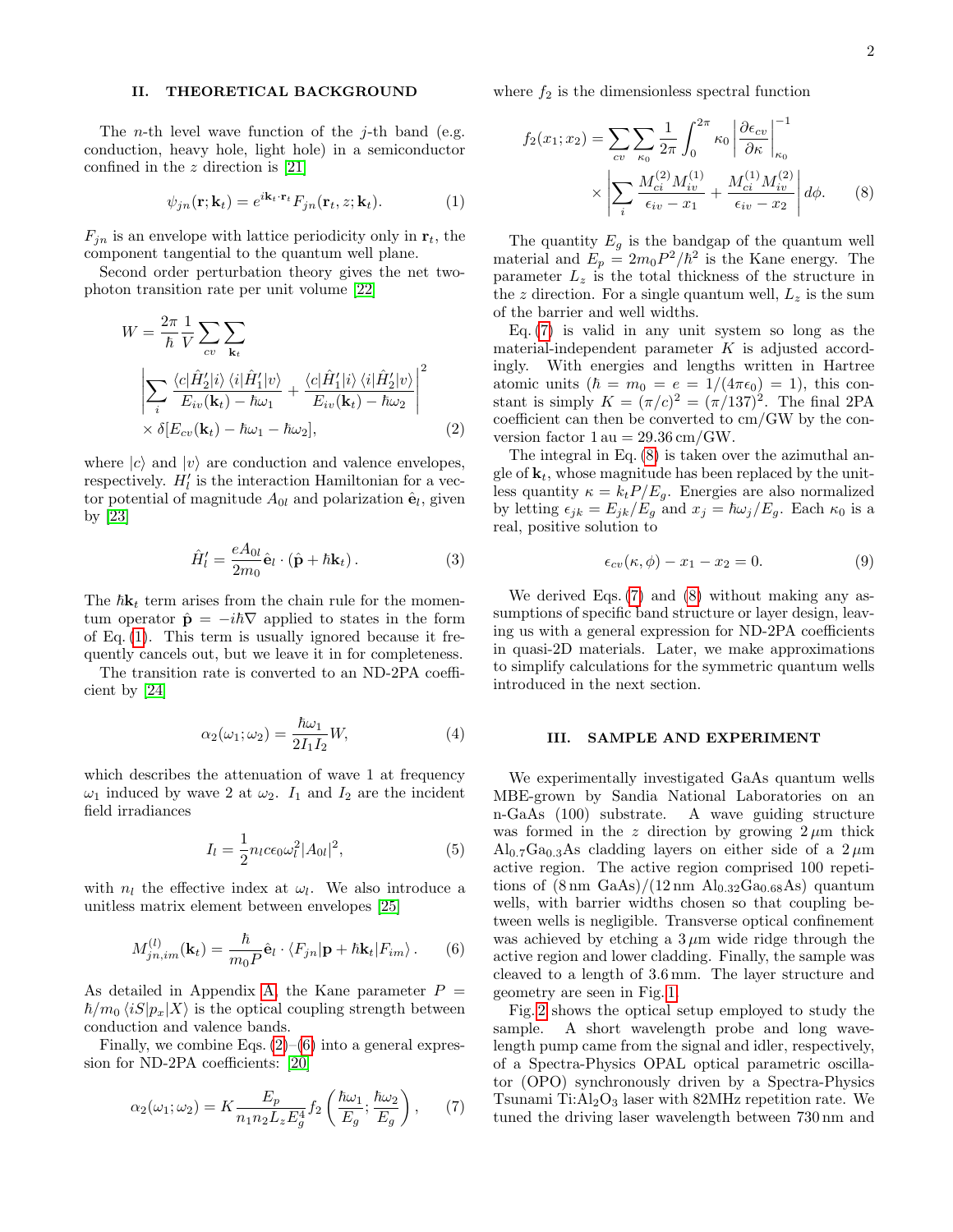

<span id="page-2-1"></span>FIG. 1. A schematic of the quantum well waveguide samples studied. The  $2 \mu m$  quantum well region consists of  $100 \times (8 \text{ nm})$  $\text{GaAs}/(12 \text{ nm } \text{Al}_{0.32}\text{Ga}_{0.68})$  quantum wells.

795 nm to study 2PA at sum photon energies near the absorption edge. For each driving laser wavelength, the OPO phase matching was adjusted to fix the idler at 1960 nm. In effect, the pump was fixed at 1960 nm while the probe varied between 1176 nm and 1326 nm. This pump photon energy was chosen to be below the D-2PA edge so that two-photon photogenerated carriers did not interfere with data interpretation.



<span id="page-2-2"></span>FIG. 2. A schematic of the experimental setup. OPO: optical parametric oscillator, HWP: half-wave plate, Pol: Polarizer, DM: dichroic mirror, MO: microscope objective, WG: Al-GaAs/GaAs quantum well waveguide, LF: lensed fiber, OSA: optical spectrum analyzer. The pump laser for the OPO is a Ti:Sapphire laser which is tuned between 730 nm and 795 nm

After fixing the signal and idler wavelengths, their polarizations were set to TE (y-polarized) or TM ( $z$ polarized) using broadband half-wave plates. The probe then traveled through a delay line and combined with the pump at a dichroic mirror. The beams were end-fire coupled into the ridge waveguide (Fig. [1\)](#page-2-1) using a microscope objective and collected by a lensed fiber at the exit

facet. The lensed fiber was connected to a Yokogawa AQ6370D spectrum analyzer (OSA in Fig. [2\)](#page-2-2) to compare the probe output power spectrum with and without the pump's presence. The process was repeated at a series of probe delays to generate curves of normalized transmission versus delay.

It is necessary to know the pump power at the facet inside the waveguide to convert normalized transmission to an ND-2PA coefficient. This input power was calculated by back-propagating the OSA-measured output power to the front facet using

$$
P_{out} = P_{in} \exp(-\sigma L)T, \qquad (10)
$$

which depends on the waveguide loss  $\sigma$ , the sample propagation length  $L$ , and the the output facet coupling efficiency T. This efficiency was experimentally determined by temporarily replacing the microscope objective of Fig. [2](#page-2-2) with a lensed fiber identical to the one at the output. By measuring  $P_{out}/P_{in}$  for this symmetric system, we found the facet transmission by

$$
T = \left[\frac{P_{out}}{P_{in}}\exp(\sigma L)\right]^{1/2}.\tag{11}
$$

After finding a waveguide loss of  $\sigma_{TM} = 0.46 \text{ mm}^{-1}$  and  $\sigma_{TE} = 0.56 \,\mathrm{mm}^{-1}$  (See Appendix [D\)](#page-11-0), we determined the transmission coefficients of the front facet to be  $T_{TM} =$ 0.47 and  $T_{TE} = 0.54$ .

Autocorrelation measurements of the 1960 nm pump at four different sum wavelengths gave the following pulsewidths: 227 fs at 789 nm, 221 fs at 774 nm, 156 fs at 754 nm, and 149 fs at 745 nm. By comparing to the measured spectra, we determined pump pulsewidths to be an average of 9% greater than the Gaussian bandwidth limit.

# <span id="page-2-0"></span>IV. CALCULATION OF 2PA COEFFICIENTS

This section describes the model used to calculate the 2PA coefficients of a symmetric GaAs quantum well. We begin by calculating the energy levels and envelope functions of each subband level. Then we construct expressions for the optical matrix elements between all states. Finally, Eq. [\(8\)](#page-1-6) is used to calculate the 2PA coefficients for parabolic bands.

# <span id="page-2-4"></span>A. Wavefunction envelopes

Calculation of ND-2PA coefficients requires knowledge of the energy levels and wave functions between which two-photon transitions occur. We begin by expanding the envelope functions in the basis of zone center wavefunctions  $u_{\nu 0}(\mathbf{r})$ : [\[26,](#page-12-23) [27\]](#page-12-24)

<span id="page-2-3"></span>
$$
F_{jn}(\mathbf{r}, \mathbf{k}_t) = \sum_{\nu} \chi_{jn}^{\nu}(z; \mathbf{k}_t) u_{\nu 0}(\mathbf{r}). \tag{12}
$$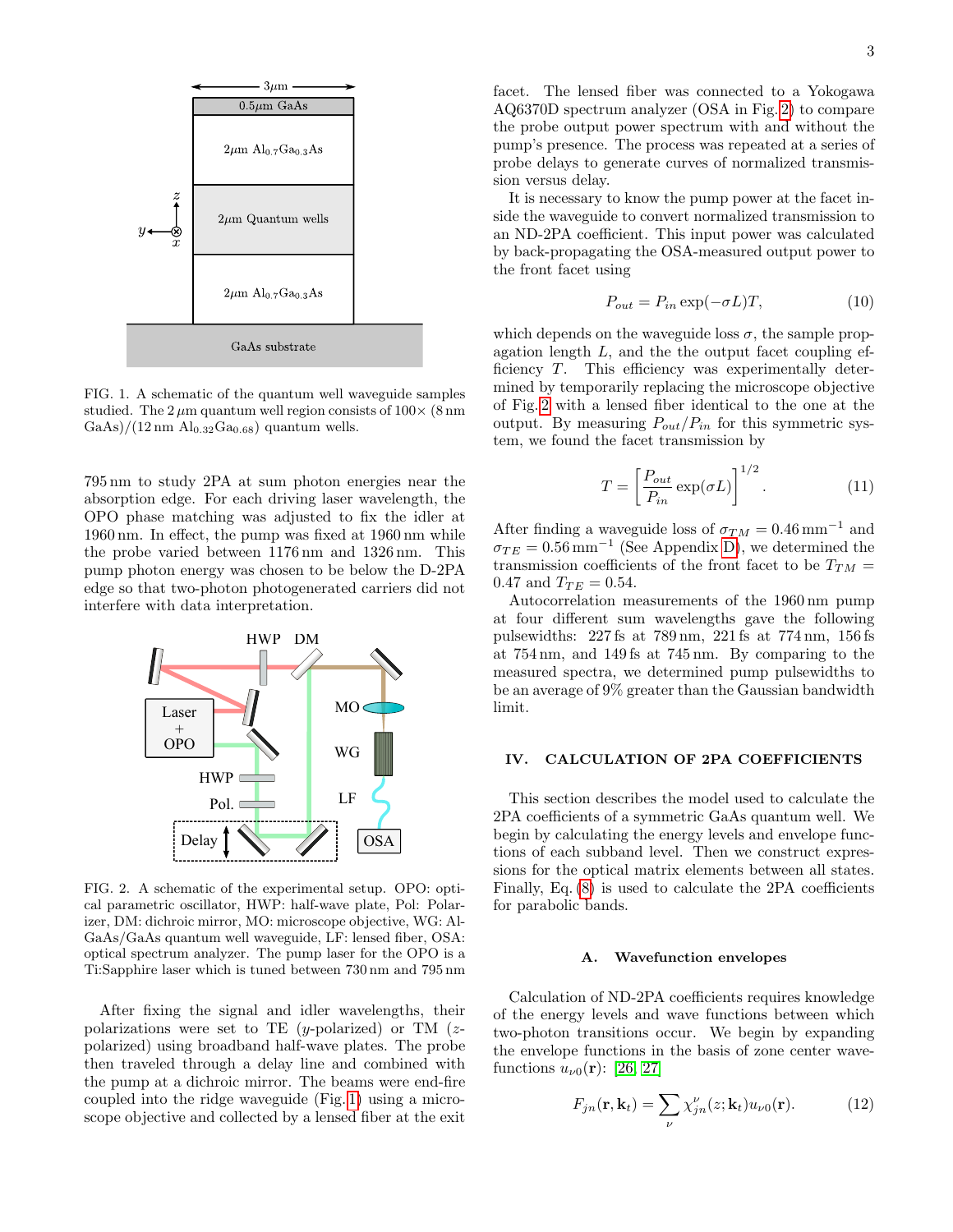The basis is chosen to consist of either 8 or 14 spindegenerate bands (see Appendix [A](#page-8-0) for details). For ease of calculation, we only solve for envelopes at  $\mathbf{k}_t = 0$ ; the approximation applied for  $\mathbf{k}_t \neq 0$  is discussed later in this subsection. Taking the alloy composition-dependent energy offset of band j as a z-dependent potential  $V_i(z)$ leads to a second order Schrödinger Equation [\[28\]](#page-12-25)

<span id="page-3-2"></span>
$$
\frac{1}{2}p_z \frac{1}{m_j^z(E_{jn}, z)} p_z \chi_{jn}^j(z) + V_j(z) \chi_{jn}^j(z) = E_{jn} \chi_{jn}^j(z).
$$
\n(13)

The superscript on  $\chi_{jn}^{j}$  denotes the dominant envelope, and  $m_j^z(E_{jn}, z)$  is the state's energy-dependent effective mass in the z direction. Choosing the 8 band basis for Eq. [\(12\)](#page-2-3) yields the effective mass relation [\[20,](#page-12-17) [28\]](#page-12-25)

$$
\frac{m_0}{m_c^z(E, z)} = 1 + \frac{m_0}{\mathcal{M}_{cc}^{zz}} + \frac{2}{3} \frac{E_p}{E - V_l(z)} \n+ \frac{1}{3} \frac{E_p}{E + \Delta - V_s(z)} \n\frac{m_0}{m_l^z(E, z)} = 1 + \frac{m_0}{\mathcal{M}_{ll}^{zz}} + \frac{2}{3} \frac{E_p}{E - V_c(z) - E_g} \n\frac{m_0}{m_h^z(E, z)} = 1 + \frac{m_0}{\mathcal{M}_{hh}^{zz}}.
$$
\n(14)

The quantity  $\Delta$  is the spin-orbit split-off energy and  $m_0/\mathcal{M}_{kk}^{zz}$  are remote band contributions included by Löwdin's perturbation method [\[29\]](#page-12-26). We take the approximation that this remote band contribution is independent of energy.

In the 14 band basis, the conduction band effective mass changes to [\[20\]](#page-12-17)

$$
\frac{m_0}{m_c^z(E, z)} = 1 + \frac{m_0}{\mathcal{M}_{cc}^{zz}} \n+ \frac{2}{3} \frac{E_p}{E - V_l(z)} + \frac{1}{3} \frac{E_p}{E + \Delta - V_s(z)} \n+ \frac{2}{3} \frac{E'_p}{E - E'_g - V_{l'}(z)} + \frac{1}{3} \frac{E'_p}{E - E_{s'} - V_{s'}(z)},
$$
\n(15)

where  $l'$  is the light electron band at  $E = E'_g$  and s' is the split-off electron band at  $E = E_{s'}$ .  $E'_{p}$  is the coupling energy between the two sets of conduction bands. All hole effective masses are identical to the 8 band results.

If we set  $V_j = 0$  and  $E = E_{j,\text{bulk}}$  in Eqs. [\(14\)](#page-3-0) and [\(15\)](#page-3-1), we find expressions for bulk GaAs effective masses. As was done in Ref. [\[30\]](#page-12-27), we choose  $m_0/\mathcal{M}_{kk}^{zz}$  so that calculated bulk effective masses match experimental values.

We assume the  $\mathbf{k}_t$  band dispersion to have the form

<span id="page-3-4"></span>
$$
E_{jn}(\mathbf{k}_t) = E_{jn}(0) + \frac{\hbar^2 k_t^2}{2m_j^t},
$$
\n(16)

where  $m_j^t$  is the effective mass in the transverse direction. This parabolic band approximation has been successfully used to calculate 2PA coefficients for bulk semiconductors [\[23\]](#page-12-20), at the cost of ignoring some fine structure in the dispersion [\[25\]](#page-12-22).

## B. Matrix Elements

Equipped with a model for electronic states, we can proceed to calculate the optical matrix elements between them. Two-photon transitions across the bandgap always require an interband transition, for which we consider allowed and forbidden paths. For TM-TM polarizations, the remaining step is assumed to be an allowed intersubband transition. In TE-TE 2PA, the remaining step is assumed to be a forbidden self transition [\[31\]](#page-12-28). These two interaction types vary differently with wavelength near the 2PA edge, causing anisotropy between the polarization schemes.

Intersubband matrix elements are calculated between the envelopes found from Eq. [\(13\)](#page-3-2). As a consequence, the results are only strictly valid at the band edge. For TM polarization, we find that

<span id="page-3-3"></span>
$$
M_{jn,im}^{z} = \frac{\hbar}{2P} \left\langle \chi_{jn}^{j} \left| \frac{1}{m_{i}^{\prime}} p_{z} + p_{z} \frac{1}{m_{j}^{\prime}} \right| \chi_{im}^{j} \right\rangle \delta_{ij}, \quad (17)
$$

<span id="page-3-0"></span>where

$$
\frac{1}{m'_k} = \frac{1}{m_k(E, z)} - \frac{1}{\mathcal{M}_{kk}^{zz}}.\tag{18}
$$

See Appendix [B](#page-8-1) for justification of the above equation. This form exhibits two improvements over that in Refs. [\[18\]](#page-12-15) and [\[19\]](#page-12-16), *viz.*  $M_{jn,im}^z = \hbar/(m_j P) \langle \chi_{jn}^j | p_z | \chi_{jm}^j \rangle$ . The first is to include energy scaling of the effective mass, and the second is to account for the fact that interband coupling depends only on the inverse effective mass component arising from interactions within the basis. Eq. [\(17\)](#page-3-3) can also be compared to that in Ref. [\[32\]](#page-12-29), which ignores the subtraction of remote band contributions.

<span id="page-3-1"></span>Self transitions are forbidden because they describe optical coupling between states of nearly identical symme-try. Eq. [\(17\)](#page-3-3) with  $m = n$  shows that these contributions are negligible for TM polarization. For TE fields we use the relation  $\langle \mathbf{p} \rangle = (m_0/\hbar) \nabla_{\mathbf{k}} E(\mathbf{k}_t) - \hbar \mathbf{k}_t$  [\[33\]](#page-12-30) with the energy given by Eq. [\(16\)](#page-3-4). Fixing TE polarization in the y direction leads to

$$
M_{jn,im}^y = \frac{\hbar^2}{m_j^t P} k_t \sin \phi \, \delta_{mn} \delta_{ij}.
$$
 (19)

Eq. [\(17\)](#page-3-3) is also valid for interband transitions, but using it would ignore the  $\mathbf{k}_t$  dependence once again. Instead, we use the method of Yamanishi and Suemune [\[34\]](#page-12-31) to estimate matrix elements from the bulk band structure:

<span id="page-3-5"></span>
$$
M_{jn,im}^{(l)} = \frac{\hbar}{m_0 P} \hat{\mathbf{e}}_l \cdot \langle u_{j0}(\mathbf{r}) | \hat{\mathbf{p}} | u_{i0}(\mathbf{r}) \rangle' \delta_{nm}, \qquad (20)
$$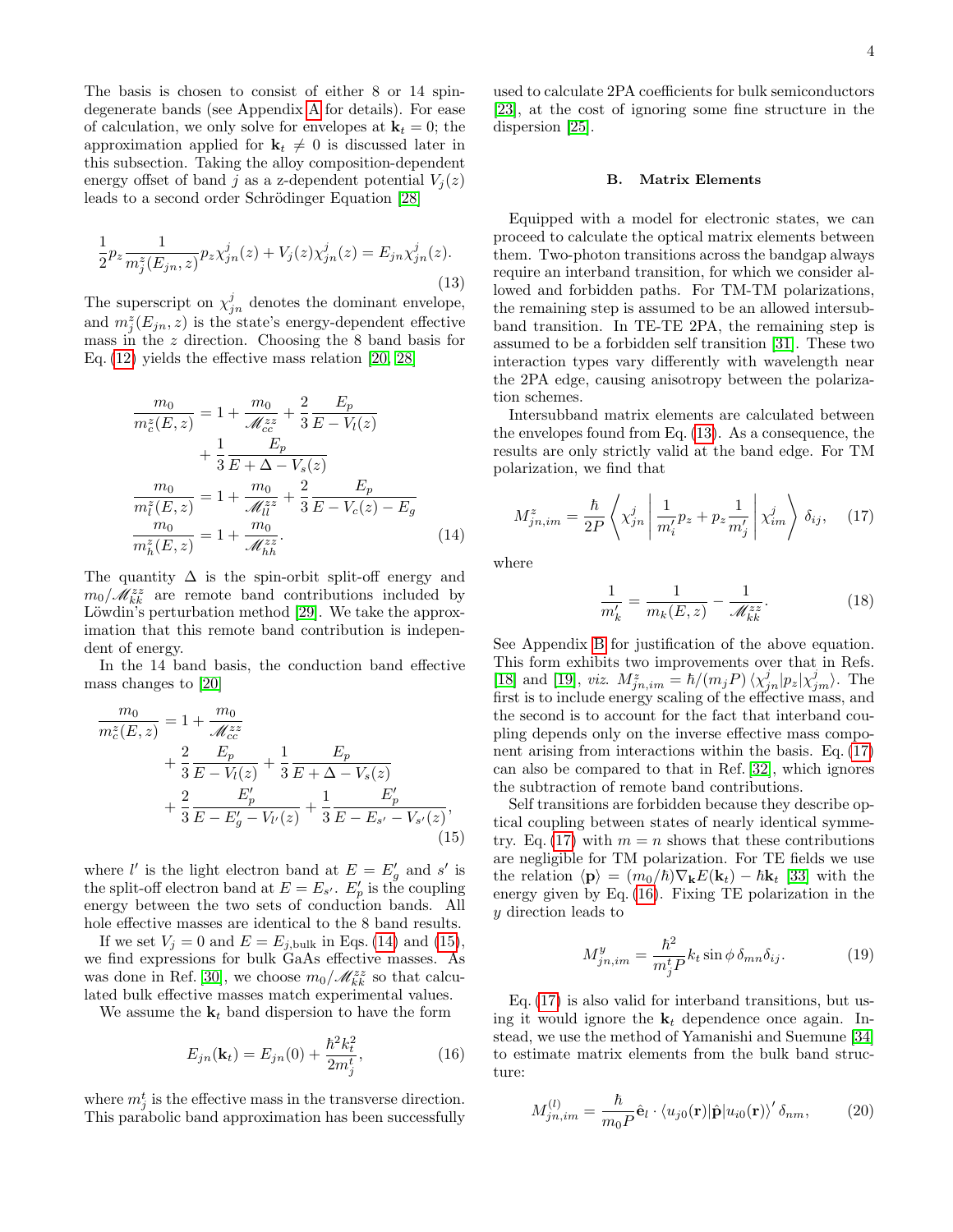where  $u_{i0}(\mathbf{r})$  is the zone-center basis function for band j. As described in Appendix [A,](#page-8-0) the prime denotes that the basis functions are rotated by an angle  $\theta =$  $\cos^{-1}\left[k_z/(k_z^2+k_t^2)^{1/2}\right]$ . We find  $k_z$  from the energy relation  $E_{jn}(\tilde{0}) = \hbar^2 k_z^2 / 2m_j^2$ . Eq. [\(20\)](#page-3-5) applies to TM and TE polarizations and accounts for allowed  $(\propto \cos \theta)$  and forbidden  $(\propto \sin \theta)$  transitions.

All matrix elements for both polarizations are compiled in Tables [I](#page-5-0) and [II,](#page-5-1) in a similar form to those in Refs. [\[22\]](#page-12-19) and [\[25\]](#page-12-22).

## C. 2PA coefficients for Parabolic Bands

The energy separation between parabolic conduction and valence bands is given in normalized form by

<span id="page-4-0"></span>
$$
\epsilon_{cv}(\kappa) = \epsilon_{cv}(0) + \frac{m_0}{\mu_{cv}^t} \frac{\kappa^2}{\epsilon_p},\tag{21}
$$

where  $\epsilon_p = E_p/E_g$  and  $1/\mu_{cv}^t = 1/m_c^t - 1/m_v^t$ . We see immediately from Eq. [\(21\)](#page-4-0) that

$$
\left| \frac{\partial \epsilon_{cv}}{\partial \kappa} \right|_{\kappa_0}^{-1} = \frac{\mu_{cv}^t}{m_0} \frac{\epsilon_p}{2\kappa_0}.
$$
 (22)

Combining Eqs.  $(9)$  and  $(21)$ , we find

<span id="page-4-1"></span>
$$
\kappa_0 = \left\{ \frac{\mu_{cv}^t}{m_0} \epsilon_p \left[ x_1 + x_2 - \epsilon_{cv}(0) \right] \right\}^{1/2}.
$$
 (23)

Feeding the results of Eqs.  $(21)–(23)$  $(21)–(23)$  $(21)–(23)$  into Eq.  $(8)$  gives a general expression for the dimensionless scaling factor in the parabolic band approximation:

$$
f_2(x_1; x_2) = \epsilon_p \sum_{c \alpha, v} \frac{\mu_{cv}^t}{m_0} \Theta[x_1 + x_2 - \epsilon_{cv}(0)]
$$

$$
\times \frac{1}{2\pi} \int_0^{2\pi} \left| \sum_i \frac{M_{ci}^{(2)} M_{iv}^{(1)}}{\epsilon_{iv} - x_1} + \frac{M_{ci}^{(1)} M_{iv}^{(2)}}{\epsilon_{iv} - x_2} \right|^2 d\phi. (24)
$$

The sum runs only over  $\alpha$  conduction states, with identical  $c\beta$  transitions included by a factor of 2. The step function  $\Theta$  defines the range where the solution of Eq. [\(23\)](#page-4-1) is real. The aforementioned angular rotation factor in the interband matrix element is found to be

$$
\cos \theta = \left( 1 + \frac{\mu_{cv}^t}{m_c^z} \frac{x_1 + x_2 - \epsilon_{cv}(0)}{\epsilon_c(0)} \right)^{-1/2}.
$$
 (25)

Two-photon absorption coefficients can finally be found from Eq. [\(7\)](#page-1-5). Note that each quantum well is treated as a separate system so that  $L_z$  in this equation is the total thickness of a single well (20 nm).

Eq. [\(24\)](#page-4-2) is valid for TM-TM, TE-TE and the mixedpolarization TE-TM configurations. Because the copolarized schemes provide sufficient information about the ND-2PA anisotropy, we do not perform the less tractable cross-polarized calculations. The next two subsections provide some simplifications for the TM-TM and TE-TE cases.



<span id="page-4-3"></span>FIG. 3. A diagram of the possible paths for TM-TM (left) and TE-TE (right) two-photon transitions. The initial and final states are marked with a blue dot. Dashed lines represent a non-resonant transition, which is the transition leading to a detuning denominator. Black and red lines signify allowed and forbidden transitions, respectively.

#### 1. TM-TM 2PA coefficients

As shown in Fig. [3,](#page-4-3) every TM-TM two-photon transition includes one interband and one intersubband transition. Because envelope parity alternates with subband index, the required TM matrix element  $(Eq. (17))$  $(Eq. (17))$  $(Eq. (17))$  imposes the selection rule  $n - m = 2k + 1$  for integer k. Since every element in Table [I](#page-5-0) is independent of  $\phi$ , the azimuthal integral of Eq. [\(24\)](#page-4-2) reduces to unity such that

$$
f_2(x_1; x_2) = \frac{\epsilon_p}{x_1 x_2^2} \sum_{c \alpha, v} \frac{\mu_{cv}^t}{m_0} \left| \sum_i \frac{M_{ci}^z M_{iv}^z}{\epsilon_{iv} - x_1} + \frac{M_{ci}^z M_{iv}^z}{\epsilon_{iv} - x_2} \right|^2
$$
  
 
$$
\times \Theta[x_1 + x_2 - \epsilon_{cv}(0)]. \tag{26}
$$

<span id="page-4-2"></span>Both matrix elements are non-zero at the ND-2PA edge for doubly-allowed transitions, giving the step-like shape characteristic of linear quantum well absorption.

# 2. TE-TE 2PA coefficients

Per Fig. [3,](#page-4-3) each TE-TE 2PA path involves an interband and a self transition. Two-photon transitions therefore inherit the selection rules of the the interband transition, namely  $m = n$ . Using the matrix elements from Table [II,](#page-5-1) which are generally  $\phi$ -dependent, we simplify the dimensionless scaling function to

$$
f_2(x_1; x_2) = \frac{4}{x_1 x_2^2} \left(\frac{1}{x_1} + \frac{1}{x_2}\right)^2 \sum_{c \alpha, v} \left\langle \left|M_{c \alpha, v}^y \sin \phi \right|^2 \right\rangle_{\phi}
$$
  
 
$$
\times [x_1 + x_2 - \epsilon_{cv}(0)] \Theta[x_1 + x_2 - \epsilon_{cv}(0)]. \tag{27}
$$

The term linear in  $x_1 + x_2$  grows from zero at the 2PA edge, meaning TE-TE 2PA dispersion lacks the discontinuities seen in TM-TM 2PA curves.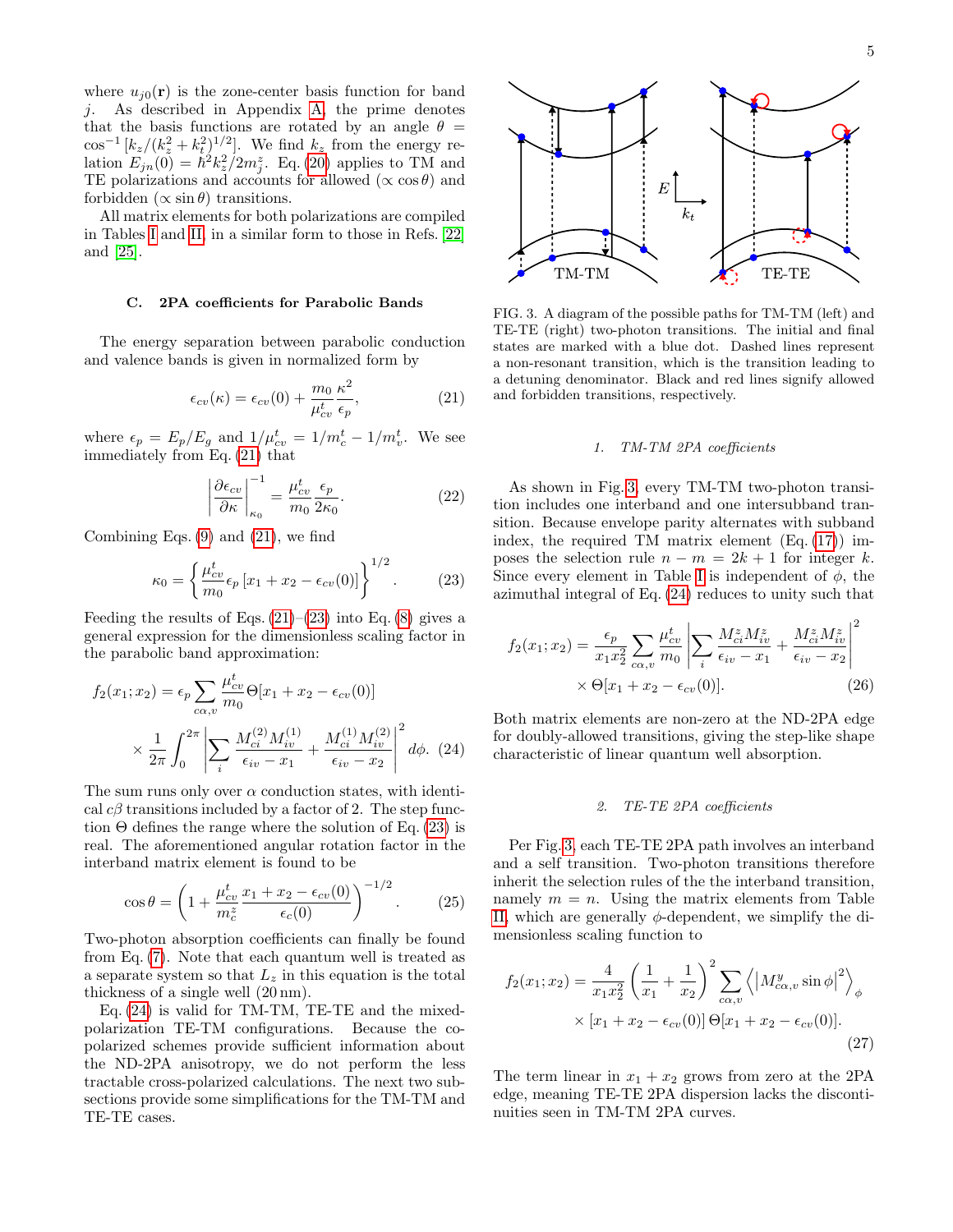|              | $c\alpha, n$                                 | $h\alpha, n$                                 | $l\alpha, n$                                |
|--------------|----------------------------------------------|----------------------------------------------|---------------------------------------------|
| $c\alpha, m$ | Eq. (17)                                     | $\boldsymbol{0}$                             | $\sqrt{\frac{2}{3}}\cos\theta\,\delta_{nm}$ |
| $c\beta,m$   | $\boldsymbol{0}$                             | $-\frac{1}{\sqrt{2}}\sin\theta\,\delta_{nm}$ | $\frac{1}{\sqrt{6}}\sin\theta\,\delta_{nm}$ |
| $h\alpha, m$ | $\theta$                                     | Eq. (17)                                     | $\overline{0}$                              |
| $h\beta, m$  | $-\frac{1}{\sqrt{2}}\sin\theta\,\delta_{nm}$ | $\boldsymbol{0}$                             | $\mathbf{0}$                                |
| $l\alpha, m$ | $\sqrt{\frac{2}{3}}\cos\theta\,\delta_{nm}$  | $\boldsymbol{0}$                             | Eq. (17)                                    |
| $l\beta,m$   | $\frac{1}{\sqrt{6}}\sin\theta\,\delta_{nm}$  | $\boldsymbol{0}$                             | $\boldsymbol{0}$                            |

<span id="page-5-0"></span>TABLE I. Optical matrix elements  $M_{jn,im}^z = \hat{\mathbf{z}} \cdot \mathbf{M}_{jn,im}$ . Only transitions to  $\alpha$  spin states are shown since transitions to  $\beta$ states can be found from the relation  $\tilde{M}_{jn,im}^z = (M_{im,jn}^z)^*$ .

<span id="page-5-1"></span>TABLE II. Optical matrix elements  $M_{jn,im}^y = \hat{\mathbf{y}} \cdot \mathbf{M}_{jn,im}$ . Only transitions to  $\alpha$  spin states are shown since transitions to  $\beta$ states can be found from the relation  $M_{jn,im}^{y^{\text{w}}=m} = (M_{im,jn}^{y^{\text{w}}})^*$ .

|              | $c\alpha, n$                                                           | $h\alpha, n$                                                       | $l\alpha, n$                                                                                                          |
|--------------|------------------------------------------------------------------------|--------------------------------------------------------------------|-----------------------------------------------------------------------------------------------------------------------|
| $c\alpha, m$ | $\frac{m_0}{m_c^t} \frac{2\kappa}{\epsilon_p} \sin\phi \, \delta_{nm}$ | $\theta$                                                           | $\sqrt{\frac{2}{3}}\sin\theta\sin\phi\,\delta_{nm}$<br>$-\frac{1}{\sqrt{6}}(\cos\theta\sin\phi+i\cos\phi)\delta_{nm}$ |
| $c\beta, m$  | $\theta$                                                               | $\Omega$                                                           |                                                                                                                       |
| $h\alpha, m$ | $\theta$                                                               | $\frac{m_0}{m_h^t}\frac{2\kappa}{\epsilon_p}\sin\phi\,\delta_{nm}$ | 0                                                                                                                     |
| $h\beta, m$  | $\frac{1}{\sqrt{2}}(\cos\theta\sin\phi - i\cos\phi)\delta_{nm}$        | $\theta$                                                           | 0                                                                                                                     |
| $l\alpha, m$ | $\sqrt{\frac{2}{3}}\sin\theta\sin\phi\,\delta_{nm}$                    | $\overline{0}$                                                     | $\frac{m_0}{m_l^t}\frac{2\kappa}{\epsilon_p}\sin\phi\,\delta_{nm}$                                                    |
| $l\beta, m$  | $-\frac{1}{\sqrt{6}}(\cos\theta\sin\phi+i\cos\phi)\delta_{nm}$         | $\theta$                                                           | $\overline{0}$                                                                                                        |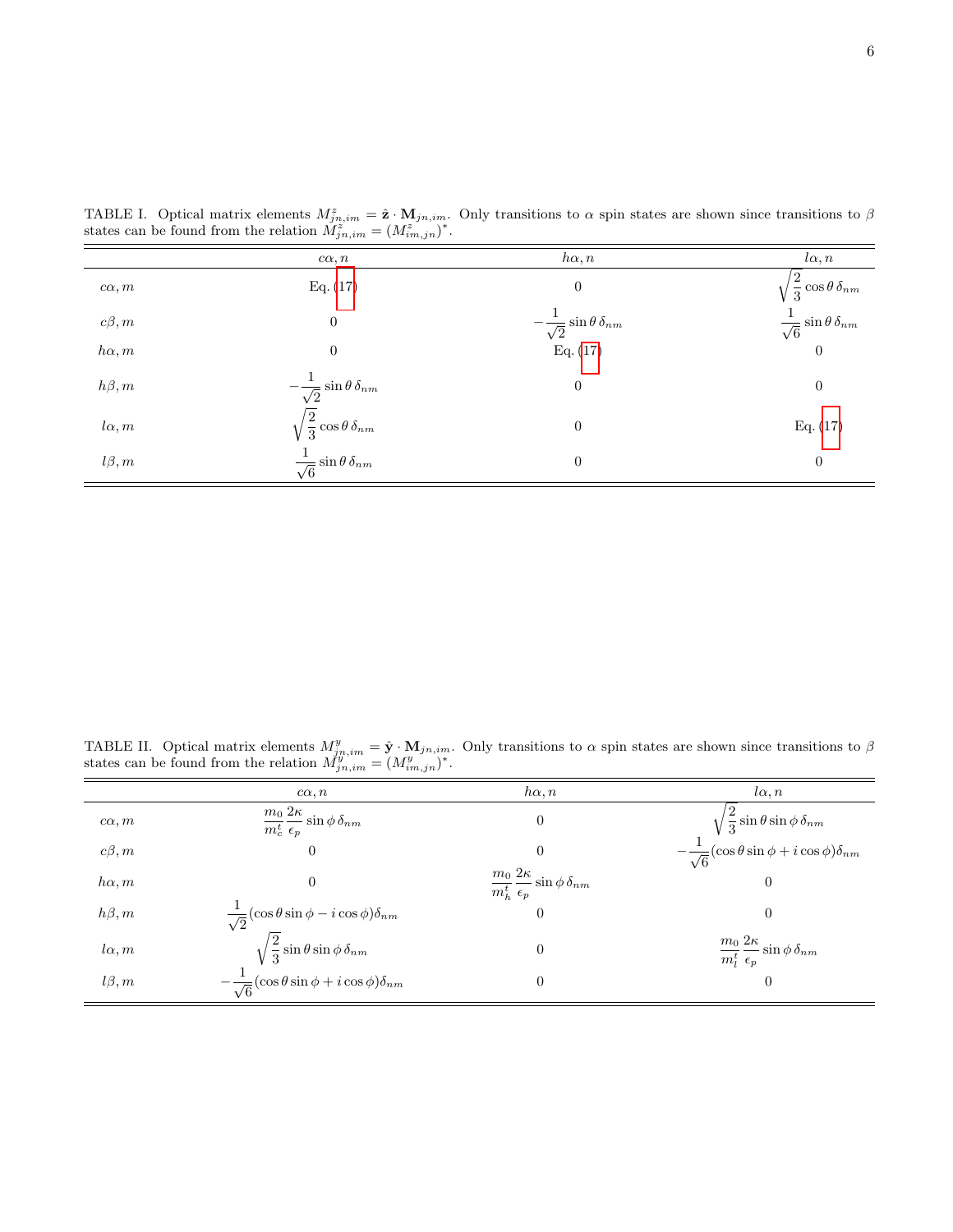The  $\phi$  integration has been reduced to the average over a single term denoted with angular brackets. Performing the integration for each pair of bands gives

$$
\langle |M^y_{c\alpha,\mathrm{l}\alpha} \sin \phi|^2 \rangle = \frac{1}{8} (1 - \cos 2\theta)
$$
  

$$
\langle |M^y_{c\alpha,\mathrm{l}\beta} \sin \phi|^2 \rangle = \frac{1}{96} (5 + 3 \cos 2\theta)
$$
  

$$
\langle |M^y_{c\alpha,\mathrm{h}\beta} \sin \phi|^2 \rangle = \frac{1}{96} (17 - 9 \cos 2\theta).
$$
 (28)

Note that if we chose  $x$  polarized light, we would need to use the x components of the interband matrix elements and take  $\hat{\mathbf{e}} \cdot \mathbf{k}_t = \cos \phi$ . The result is that the integration over  $\phi$  yields identical values to y polarized light. This equivalence is consistent with the fact that physical measurements must have the azimuthal symmetry of the isotropic bands.

## <span id="page-6-0"></span>V. RESULTS

Normalized transmission versus pump-probe delay was measured as described in Sec. [III,](#page-1-1) and coupled nonlinear Schrödinger equations were used to fit the curves to ND-2PA coefficients. The exact procedure is detailed in Appendix [D,](#page-10-0) along with all necessary approximations and empirical adjustments.

TM-TM measurement results are plotted versus sum wavelength in Fig. [4](#page-6-2) alongside theoretical predictions. Sum wavelength is defined by  $1/\lambda_{\text{sum}} = 1/\lambda_1 + 1/\lambda_2$ , where the pump wavelength  $\lambda_2$  is fixed at 1960 nm. Excitations of light hole states bring about discontinuities in the spectrum, with the  $l1 \rightarrow c2$  and  $l2 \rightarrow c1$  transitions accounting for the shorter and longer wavelength steps, respectively. In contrast with light hole contributions, heavy hole signals exhibit a gradual increase due to the interband y matrix element's  $\sin \theta$  (forbidden) dependence. Each transition's onset is found by subtracting the subband energies in Table [IV](#page-10-1) of Appendix [C](#page-9-0) using the selection rule  $m - n = \pm 1$ .

Expanding states in the 8 band basis with  $E_p =$ 28.9 eV [\[35\]](#page-12-32), our predicted curve matched the data apart from a 3 nm wavelength shift. This offset is mitigated by using the 14 band model with  $E_p' = 6 \,\text{eV}$  [\[35\]](#page-12-32). In both cases, we assumed there were small growth errors such that the real material consisted of 7.84 nm wells with  $\text{Al}_{0.328}\text{Ga}_{0.672}\text{As barriers}$ . The effect of this modification is revealed by comparing the blue (solid) and magenta (dotted) curves of Fig. [4.](#page-6-2) Other sources for this wavelength inaccuracy could be OSA miscalibration or the use of imprecise bandgap values in simulations, but these assumptions lead to curves nearly identical to the ones shown.

Interestingly, calculated 2PA coefficients vary significantly with the value chosen for the Kane energy. This sensitivity is apparent when comparing the 14 band theoretical curve with another that has  $E_p = 25 \text{ eV}$  and



<span id="page-6-2"></span>FIG. 4. TM-TM ND-2PA coefficients vs  $\lambda_{\text{sum}} = (1960^{-1} +$  $(\lambda_1^{-1})^{-1}$  (nm). Black circles: measured coefficients with total pulse energy  $E_2 = 3.5 \text{ pJ}$ . Black triangles: measured coefficients with  $E_2 = 4.9 \text{ pJ}$ . Red dash-dotted line: theory with 8 band basis. Solid blue line: theory with 14 band basis. Dashed blue line: TM-TM theory convolved with 4 nm Gaussian to approximate bandwidth effects. Magenta dotted line: 14 band model without adjustments to well width and barriers. Solid green line: 14 band calculation with  $E_p = 25 \text{ eV}$ 

.

 $E_p' = 6 \,\text{eV}$  [\[35\]](#page-12-32). By the arguments of Sec. [IV A,](#page-2-4) under these conditions we require  $m_0/\mathcal{M}_{cc}^{zz} = 3.0$  so that Eq. [\(15\)](#page-3-1) reduces to the bulk effective mass for GaAs. For comparison,  $m_0/\mathcal{M}_{cc}^{zz} = -2.2$  when  $E_p = 28.9 \,\text{eV}$ . This modification reduces the intersubband matrix element according to Eq. [\(17\)](#page-3-3).

Fig. [5](#page-7-0) shows the TE-TE results compared with 14 band calculations. The ND-2PA edge is energetically lower than in TM-TM because it first occurs for  $h1 \rightarrow c1$  transitions, leading to large anisotropy below the  $l1 \rightarrow c2$ TM-TM transition energy. The theoretical curve, which is smooth with a kink at  $750 \,\mu \text{m}$  from  $h2 \rightarrow c2$  transitions, shows this anisotropy. However, our unscaled calculations differ from the measurements by over a factor of four and show some dissimilarity in shape. We provide reasons for these differences in the following section.

## <span id="page-6-1"></span>VI. DISCUSSION

The TM-TM theory matches the data without any non-physical scaling parameter; this excellent agreement is likely due to the dominance of allowed transitions. The parabolic band approximation works well because important features in the 2PA spectrum occur at small  $\mathbf{k}_t$ , where the parabolic band approximation introduces little error. Calculations show that the ND-2PA coefficients measured here are enhanced by a factor of 1.54 over degenerate 2PA.

We do not notice any bound excitonic response, which may be attributed to temperature effects. Continuum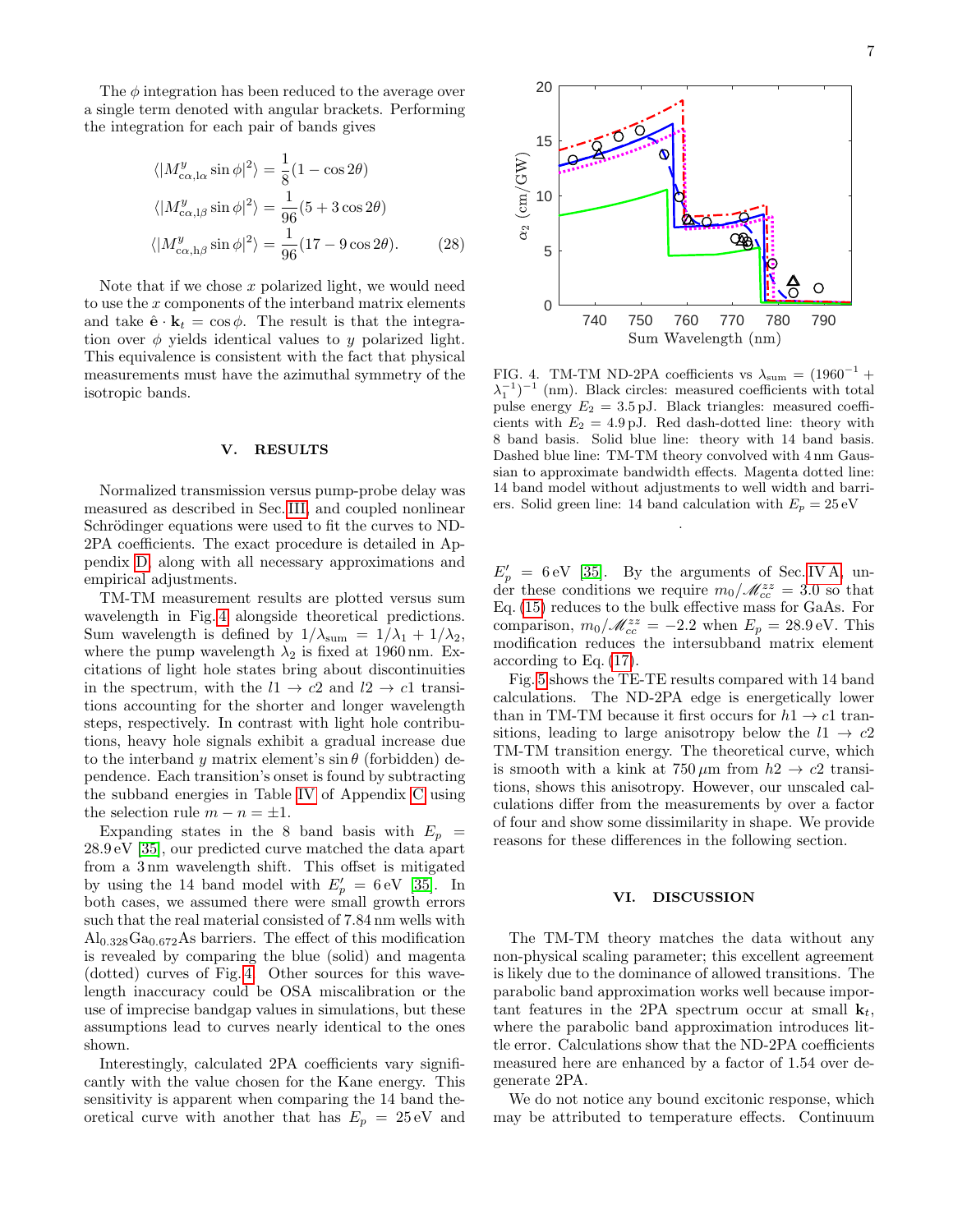

<span id="page-7-0"></span>FIG. 5. Comparison between theory and experiment for TE-TE polarization. Black circle TE-TE ND-2PA coefficients at  $E = 4.2 \text{ pJ}$ . Black diamond: TE-TE ND-2PA coefficients with  $E = 6.0 \text{ pJ}$ . Black line: TE-TE 2PA theory. Black dotted line: TE-TE 2PA theory multiplied by 4.

exciton enhancement is also not evident. Ref. [\[14\]](#page-12-11) concludes that this contribution is absent in Ref. [\[15\]](#page-12-12) due to low sample quality and large exciton spatial extent. We suspect the same reasons apply here, with further reductions possibly occurring due to loss of 2-D character from interactions between many closely spaced wells.

In contrast to TM-TM polarizations, the parabolic band approximation introduces significant errors in TE-TE ND-2PA coefficients. By ignoring unit cell intermixing, we underestimate the  $k_t$ -dependent scaling of forbidden transitions that are necessary in TE-TE pathways. We also determine that it is insufficient to examine only self-transitions as the forbidden step; we must also consider intersubband transitions and those between different hole types. Away from the band edge, light hole to heavy hole transitions were shown to be nonnegligible for 2PA in bulk semiconductors [\[25\]](#page-12-22). TE-TE coefficients could be more accurately calculated by numerically computing the highly non-parabolic band dispersion as in Ref. [\[36\]](#page-12-33). Eq. [\(6\)](#page-1-4) would then give matrix elements throughout the Brillouin zone, which are used to find 2PA coefficients according to Eq. [\(8\)](#page-1-6).

The sensitivity of the 2PA coefficient to Kane energy and effective masses indicates that pump probe spectroscopy of quantum wells may be an effective method for determining basic material parameters. Our results, while not precise enough to justify a definitive declaration, seem to support the idea that the Kane energy is closer to 28.9 eV than lower values that have been re-ported (See Appendix [C\)](#page-9-0). Furthermore, Hübner et al. [\[37\]](#page-12-34) and others have shown evidence that the Kane energy is dependent on temperature. With better spectral resolution and careful experimental setup, the temperature dependence of  $E_p$  could be reflected both in a magnitude change of the normalized transmission signal and a shift of the ND-2PA edge as effective mass is changed





<span id="page-7-1"></span>FIG. 6. Maximum TM-TM ND-2PA coefficient (in cm/MW) vs. pump wavelength. Red dashed line denotes point where maximum 2PA occurs for a probe wavelength within 25 meV of the  $h1 \rightarrow c1$  bandgap. Red solid line is the same for the  $l1 \rightarrow c1$  gap.

With this experimental support for our model, we can re-examine ND-2PA for extremely nondegenerate photon pairs [\[17,](#page-12-14) [18,](#page-12-15) [38\]](#page-12-35). Fig. [6](#page-7-1) shows that the calculated TM-TM ND-2PA coefficients rapidly increase as the pump wavelength nears the  $c1 \rightarrow c2$  resonance at  $9.55 \,\mu \text{m}$ . The red vertical lines denote points where the probe energy for maximum 2PA lies within  $kT = 25$  meV of the forbidden (dashed,  $h1 \rightarrow c1$ ) and allowed (solid,  $l1 \rightarrow c1$ ) linear absorption edges. The offset value is chosen so that we can roughly assume negligible impurity state absorption, but these edges will shift depending on material quality and temperature. For  $\lambda_2 = 7.5 \,\mu \text{m}$ , we see that  $\max\{\alpha_2\}$  = 5.7 cm/MW—an enhancement of ~ 360× over the slightly nondegenerate case studied here, and a considerably larger ND-2PA coefficient than any we have measured in bulk semiconductors ( $\sim 1 \text{cm}/\text{MW}$ ) [\[38\]](#page-12-35). This enhancement suggests the possibility of extremely sensitive gated detection as in Ref. [\[1\]](#page-12-0), with even further increases in photogenerated carrier density due to long pulse interactions within a waveguide.

## ACKNOWLEDGMENTS

Funding for NC, DH, and EVS was provided by National Science Foundation grant DMR-1609895 and the Army Research Laboratory (W911NF-15-2-0090). This work was performed, in part, at the Center for Integrated Nanotechnologies, an Office of Science User Facility operated for the U.S. Department of Energy (DOE) Office of Science by Los Alamos National Laboratory (Contract 89233218CNA000001) and Sandia National Laboratories (Contract DE-NA-0003525). JW and SPG acknowledge the support from the Fonds de la Recherche Fondamentalei Collective (FRFC) (PDR.T.1084.15).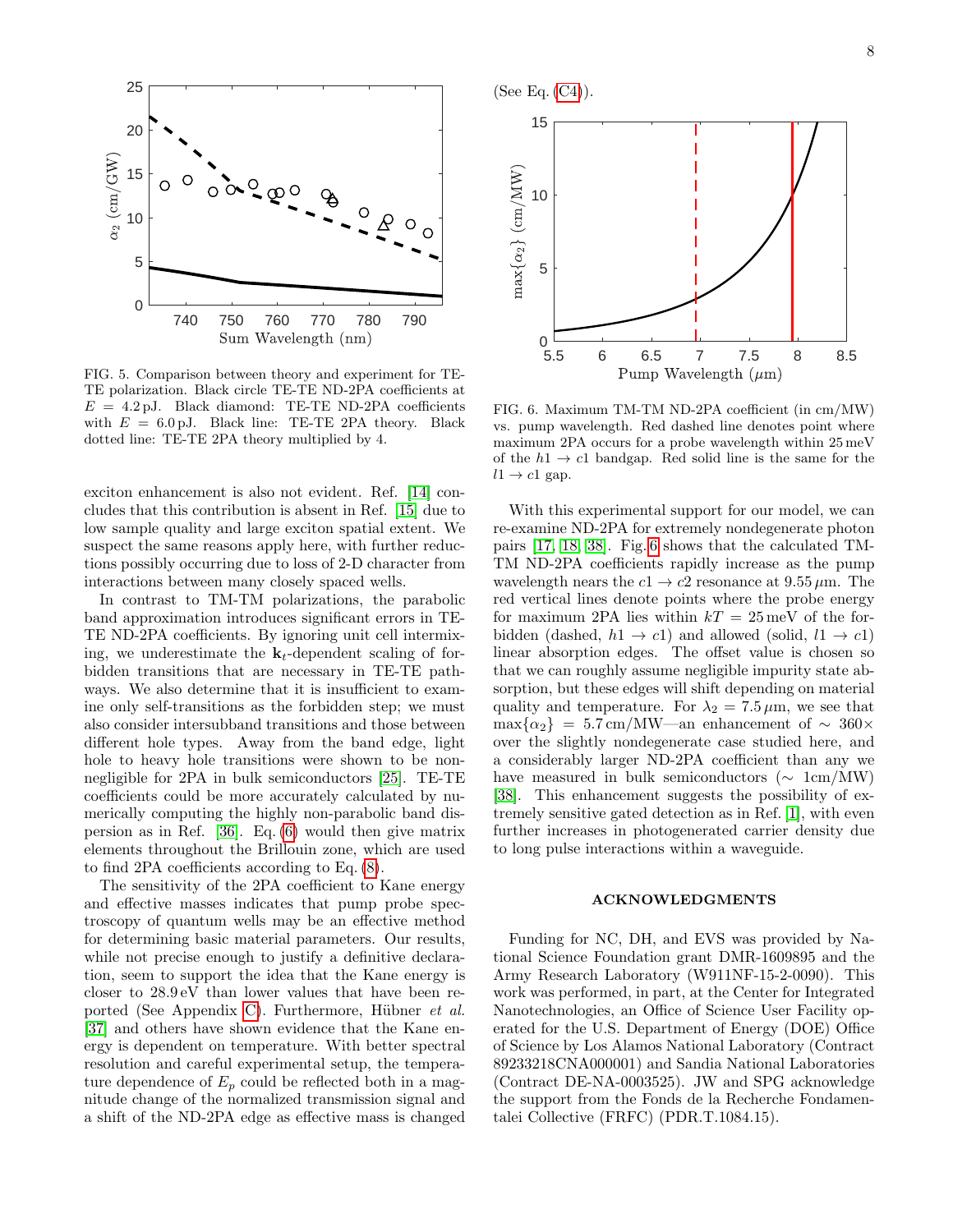# <span id="page-8-0"></span>Appendix A: Kane Band Structure

Kane [\[39\]](#page-12-36) developed a band structure model for bulk zinc blende materials using a  $\mathbf{k} \cdot \mathbf{p}$  formalism including spin-orbit interaction. The unit cell basis consisted of two spin-degenerate S-like functions  $|S \uparrow\rangle$  and  $|S \downarrow\rangle$  with energy  $E_g$  and six degenerate P-like functions  $|X \uparrow\rangle, |X \downarrow\rangle,$  $|Y \uparrow \rangle$ ,  $|Y \downarrow \rangle$ ,  $|Z \uparrow \rangle$ , and  $|Z \downarrow \rangle$  with  $E = 0$ . By symmetry of the zincblende crystal, all non-zero momentum matrix elements are given by [\[40\]](#page-12-37)

<span id="page-8-4"></span>
$$
P = \frac{\hbar}{m_0} \langle iS|p_x|X\rangle = \frac{\hbar}{m_0} \langle iS|p_y|Y\rangle = \frac{\hbar}{m_0} \langle iS|p_z|Z\rangle.
$$
\n(A1)

The wave vector in bulk materials is not restricted to two dimensions as in quantum wells. In Ref. [\[39\]](#page-12-36), the  $\mathbf{k} \cdot \mathbf{p}$  Hamiltonian is diagonalized in a rotated coordinate system for which  $\mathbf{k} = k\hat{\mathbf{z}}$ . This coordinate transformation is represented as a 3-dimensional rotation matrix since  $X$ , Y and Z transform as the components of a vector [\[40\]](#page-12-37). Finally, the k-dependent eigenstates are found to be

$$
u_{h\alpha} = -\sqrt{1/2} |(X + iY) \uparrow \rangle'
$$
  
\n
$$
u_{h\beta} = \sqrt{1/2} |(X - iY) \downarrow \rangle'
$$
  
\n
$$
u_{j\alpha} = a_j |iS \downarrow \rangle' + b_j/\sqrt{2} |(X - iY) \uparrow \rangle' + c_j |Z \downarrow \rangle'
$$
  
\n
$$
u_{j\beta} = a_j |iS \uparrow \rangle' + b_j/\sqrt{2} |-(X + iY) \downarrow \rangle' + c_j |Z \uparrow \rangle'.
$$
  
\n(A2)

The heavy hole bands  $(h)$  are uncoupled while the conduction, light hole, and split off bands—denoted by index  $j$ —intermix. The primed kets indicate rotated basis functions.

The zone center  $(k = 0)$  unit cell functions are listed in Table [III.](#page-8-2) Taking the first four  $\alpha$  and  $\beta$  states gives the 8 band Kane basis described above. The more complete 14 band model includes conduction bands at energy  $E'_{g}$  and  $E_{s'} = E'_{g} - \Delta'$ , with  $\Delta'$  representing spin-orbit splitting in the conduction bands. These two sets are used as bases for the envelope expansion in Eq. [\(12\)](#page-2-3).

#### Interband matrix elements

Comparing the  $u_{j\mathbf{k}}(\mathbf{r})$  of Eq. [\(A2\)](#page-8-3) to the zone center  $u_{i0}(\mathbf{r})$  values in Table [III,](#page-8-2) we note they differ by the expansion coefficients as well as a rotation of basis functions. As in Ref. [\[34\]](#page-12-31), we assume quantum well transitions are adequately described by using the zone center expansion coefficient while applying the basis rotation. For example,  $\langle u_{l\alpha} | p_z | u_{c\alpha} \rangle' = \langle i \dot{S} | p_z | \sqrt{2/3} (Z \cos \theta) \rangle$ , which evaluates to the value given in Table [I](#page-5-0) after application of Eqs.  $(A1)$  and  $(20)$ .

#### <span id="page-8-1"></span>Appendix B: Intersubband Matrix Element

This appendix derives the intersubband matrix element in Eq. [\(17\)](#page-3-3). The procedure shown is for conduction

<span id="page-8-2"></span>TABLE III. Table of zone center wave functions and their corresponding energies.

| E              | $u_{i0}({\bf r})$                                                                                                             |
|----------------|-------------------------------------------------------------------------------------------------------------------------------|
| E <sub>g</sub> | $u_{c\alpha}:  iS\downarrow\rangle$                                                                                           |
| 0              | $u_{h\alpha}$ : $-\sqrt{1/2}$ $ (X+iY)\uparrow\rangle$                                                                        |
| $\theta$       | $u_{l\alpha}$ : $\sqrt{1/6}$ $\left \left(X - iY\right) \uparrow\right\rangle + \sqrt{2/3}$ $\left Z \downarrow\right\rangle$ |
| $-\Delta$      | $u_{s\alpha}$ : $\sqrt{1/3}$ $ (X - iY) \uparrow\rangle - \sqrt{1/3}  Z \downarrow\rangle$                                    |
| $E_q'$         | $u_{h'\alpha}: -\sqrt{1/2} \left  \left( X^c + iY^c \right) \uparrow \right\rangle$                                           |
| $E_q'$         | $u_{l'\alpha}$ : $\sqrt{1/6}$ $ (X^c - iY^c) \uparrow \rangle + \sqrt{2/3}$ $ Z^c \downarrow \rangle$                         |
| $E_{s'}$       | $u_{s'\alpha}: \sqrt{1/3} \left \left(X - iY\right)\uparrow\right> - \sqrt{1/3} \left Z^c\downarrow\right>$                   |
| $E_q$          | $u_{c\beta}:  iS \uparrow\rangle$                                                                                             |
| 0              | $u_{h\beta}$ : $\sqrt{1/2}$ $ (X - iY) \downarrow\rangle$                                                                     |
| $\theta$       | $u_{l\beta}$ : $-\sqrt{1/6}$ $\left \left(X+iY\right)\downarrow\right\rangle + \sqrt{2/3}$ $\left Z\uparrow\right\rangle$     |
| $-\Delta$      | $u_{s\beta}$ : $\sqrt{1/3}$ $ (X+iY)\downarrow\rangle + \sqrt{1/3} Z\uparrow\rangle$                                          |
| $E'_{g}$       | $u_{h'\beta}: \sqrt{1/2}\left \left(X^c - iY^c\right)\right \downarrow$                                                       |
| $E_q'$         | $u_{l'\beta}: -\sqrt{1/6} \left  (X^c + iY^c) \right  \downarrow \rangle + \sqrt{2/3} \left  Z^c \right  \uparrow \rangle$    |
| $E_{s'}$       | $u_{s'\beta}$ : $\sqrt{1/3}$ $ (X^c+iY^c)\downarrow\rangle + \sqrt{1/3}$ $ Z^c\uparrow\rangle$                                |

bands in the 8 band basis, but it is easily generalized to other bands and different basis sets.

<span id="page-8-3"></span>The momentum matrix element between states given in the envelope expansion  $(Eq. (12))$  $(Eq. (12))$  $(Eq. (12))$  is

$$
P_{jn,im}^{z} = \langle \psi_{jn}, p_{z} \psi_{im} \rangle = \sum_{\mu\nu} \langle u_{\mu} \chi_{jn}^{\mu}, p_{z} u_{\nu} \chi_{im}^{\nu} \rangle, \quad \text{(B1)}
$$

where we have chosen to represent inner products with operator  $\hat{T}$  as  $\langle f, \hat{T} g \rangle$  for clarity. As usual,  $\langle \lambda f, g \rangle =$  $\lambda^* \langle f, g \rangle$ . We apply the chain rule for the differential operator  $p_z$ , then assume  $\chi$  and u change on different enough scales so that we can integrate their expressions separately. In atomic units we find

$$
P_{jn,im}^{z} = \sum_{\mu\nu} \langle \chi_{jn}^{\mu}, p_{z} \chi_{im}^{\nu} \rangle \delta_{\mu\nu} + p_{\mu\nu}^{z} \langle \chi_{jn}^{\mu}, \chi_{im}^{\nu} \rangle
$$
  

$$
= \langle \chi_{jn}^{c}, p_{z} \chi_{im}^{c} \rangle + \langle \chi_{jn}^{l}, p_{z} \chi_{im}^{l} \rangle + \langle \chi_{jn}^{s}, p_{z} \chi_{im}^{s} \rangle
$$
  

$$
+ \sqrt{\frac{2}{3}} P \langle \chi_{jn}^{l}, \chi_{im}^{c} \rangle - \sqrt{\frac{1}{3}} P \langle \chi_{jn}^{s}, \chi_{im}^{c} \rangle
$$
  

$$
+ \sqrt{\frac{2}{3}} P \langle \chi_{jn}^{c}, \chi_{im}^{l} \rangle - \sqrt{\frac{1}{3}} P \langle \chi_{jn}^{c}, \chi_{im}^{s} \rangle, \qquad (B2)
$$

where  $p^z_{\mu\nu}$  values are obtained from Eq. [\(A1\)](#page-8-4) and Table [III.](#page-8-2) Suppose now that the intial and final envelopes are conduction states. We can express the non-dominant envelopes as a function of the conduction envelope by

<span id="page-8-6"></span><span id="page-8-5"></span>
$$
\chi^{l} = \sqrt{\frac{2}{3}} P \frac{1}{E - V_{v}(z)} p_{z} \chi^{c}
$$

$$
\chi^{s} = -\sqrt{\frac{1}{3}} P \frac{1}{E + \Delta - V_{v}(z)} p_{z} \chi^{c}.
$$
(B3)

These substitions appear in Ref. [\[28\]](#page-12-25), and are re-derived in detail in the supplemental material [\[20\]](#page-12-17). Applying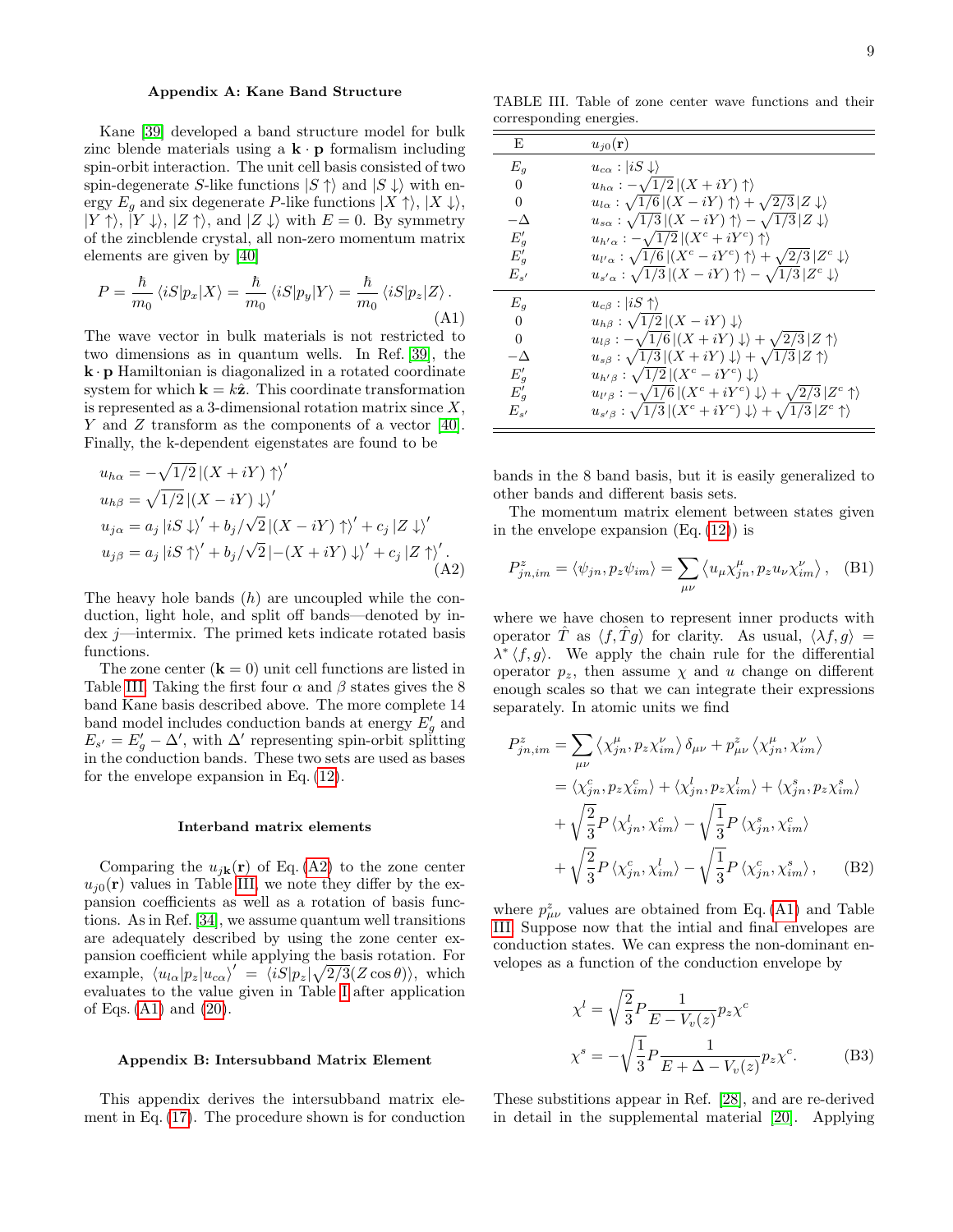Eqs.  $(B3)$  to Eq.  $(B2)$  gives

$$
P_{cn,cm}^{z} = \frac{1}{2} \left[ \langle p_z \chi_n^c, \chi_m^c \rangle + \frac{4P^2}{3} \left\langle \frac{1}{E_n - V_v(z)} p_z \chi_n^c, \chi_m^c \right\rangle \right. \\ \left. + \frac{2P^2}{3} \left\langle \frac{1}{E_n + \Delta - V_v(z)} p_z \chi_n^c, \chi_m^c \right\rangle \right] \\ + \frac{1}{2} \left[ \langle \chi_n^c, p_z \chi_m^c \rangle + \frac{4P^2}{3} \left\langle \chi_n^c, \frac{1}{E_m - V_v(z)} p_z \chi_m^c \right\rangle \right. \\ \left. + \frac{2P^2}{3} \left\langle \chi_n^c, \frac{1}{E_m + \Delta - V_v(z)} p_z \chi_m^c \right\rangle \right], \tag{B4}
$$

where we dropped the subscript  $c$  on the right hand side. We also used the fact that  $\langle \chi_n^c, p_z \chi_m^c \rangle = [\langle p_z \chi_n^c, \chi_m^c \rangle +$  $\langle \chi_n^c, p_z \chi_m^c \rangle / 2$ . Noting that  $E_p = 2P^2$  in atomic units, comparing to Eq. [\(14\)](#page-3-0) immediately leads to

$$
\langle \psi_{cn}, p_z \psi_{cm} \rangle = \frac{1}{2} \left\langle \left[ \frac{1}{m(E_n, z)} - \frac{1}{\mathcal{M}_{cc}^{zz}} \right] p_z \chi_n^c, \chi_m^c \right\rangle + \frac{1}{2} \left\langle \chi_n^c, \left[ \frac{1}{m(E_m, z)} - \frac{1}{\mathcal{M}_{cc}^{zz}} \right] p_z \chi_m^c \right\rangle.
$$
\n(B5)

Normalization and conversion back to bra-ket notation gives Eq. [\(17\)](#page-3-3). This process can be easily repeated for hole transitions and states written in the 14 band basis.

## <span id="page-9-0"></span>Appendix C: Simulation parameters and procedures

Since we are not working with an idealized structure, we must employ some numerical techniques to model our systems. In the first subsection of this appendix, we calculate energy levels and envelopes for states in the finite quantum well. In the second, we find the optical mode structure and dispersion characteristics of the waveguide.

#### 1. Material simulations

We first give the bandgap of GaAs and the composition-dependent bandgap of AlGaAs in order to determine the confining potential imposed by the Al-GaAs barriers. Then we provide values for interband couplings and effective masses, followed by a brief summary of the calculation results. Each value is taken from literature, making adjustments as needed.

The temperature-dependent bandgap of GaAs is given by the Varshni relation [\[41\]](#page-12-38)

<span id="page-9-2"></span>
$$
E_g = 1.519 - \alpha \frac{T^2}{T + \beta} \qquad \text{[eV]} \tag{C1}
$$

with  $\alpha = 8.95 \times 10^{-4} \text{ eV/K}$  and  $\beta = 538 \text{ K}$  [\[42,](#page-12-39) [43\]](#page-12-40). The higher conduction band energies in the 14 band model are taken to be  $E'_{g} = 4.63 \,\text{eV}$  and  $E_{s'} = 4.44 \,\text{eV}[44]$  $E_{s'} = 4.44 \,\text{eV}[44]$ .

The potential barriers imposed by the quantum well layer structure come from the empirical expression for total band offset between GaAs and  $\text{Al}_x\text{Ga}_{1-x}\text{As}:$ [\[42\]](#page-12-39)

$$
\Delta E_g = 1.395x \quad (x \le 0.41). \tag{C2}
$$

The ratio  $Q = \Delta E_v / \Delta E_q = 0.33$  [\[43\]](#page-12-40) at an Al<sub>x</sub>Ga<sub>1-x</sub>As interface, simplifying conduction and valence offsets to

$$
\Delta E_c = V_c = 0.963x \quad \text{[eV]}
$$
  

$$
\Delta E_v = V_h = -0.432x \quad \text{[eV]}.
$$
 (C3)

All hole types are presumed to have offset  $V_h$  and all conduction bands are taken to have offset  $V_c$ .

Literature values for the Kane energy of GaAs vary between  $E_p = 22.9 \,\text{eV}[45]$  $E_p = 22.9 \,\text{eV}[45]$ ,  $25.7 \,\text{eV}$  [\[46\]](#page-12-43),  $27.86 \,\text{eV}$  [\[47\]](#page-12-44), 28.8 eV[\[48\]](#page-12-45) and 28.9 eV [\[35\]](#page-12-32). We choose  $E_p = 28.9 \text{ eV}$ , and take the inter-conduction band coupling strength as  $E'_p = 6 \,\text{eV}$  [\[35\]](#page-12-32).

The conduction band effective mass of GaAs is  $m_c^z =$  $m_c^t = 0.0635m_0$  [\[43\]](#page-12-40) at room temperature. Light hole masses are anisotropic with  $m_l^z = -0.082m_0$  [\[49\]](#page-12-46) as determined from cyclotron resonance at 77 K. This mass is adjusted to its room temperature value by

<span id="page-9-1"></span>
$$
\frac{1}{m_{l,295\,\mathrm{K}}} = \frac{1}{m_{l,77\,\mathrm{K}}} + \frac{2E_p}{3} \left( \frac{1}{E_{g,295\,\mathrm{K}}} - \frac{1}{E_{g,77\,\mathrm{K}}} \right), \tag{C4}
$$

where temperature-dependent bandgaps are taken from Eq. [\(C1\)](#page-9-2). This relation comes from subtracting the Eq.  $(14)$  expressions for 295 K and 77 K. The final outcome is that  $m_{l,295\,\text{K}}^z = -0.077m_0$ .

The energy-dependent effective mass is calculated in the 8 band model using Eq. [\(14\)](#page-3-0) with spin-orbit splitting of  $\Delta = 0.341 \,\text{eV}$  [\[50\]](#page-12-47).

The heavy hole effective mass  $m_h(z)$  is [\[21\]](#page-12-18)

 $\boldsymbol{\eta}$ 

$$
n_h^z(z) = \frac{m_0}{\gamma_1(x(z)) - 2\gamma_2(x(z))},
$$
 (C5)

where  $x(z)$  is the AlGaAs composition at position z. The symbol  $\gamma(x)$  is the six-band Luttinger parameter linearly interpolated between the values for GaAs and AlAs [\[43\]](#page-12-40):

$$
\gamma_1(x) = 6.98 - (3.76 - 6.98)x
$$
  
\n
$$
\gamma_2(x) = 2.06 - (0.82 - 2.06)x.
$$
 (C6)

Transverse hole effective masses are also taken from the Luttinger parameters as [\[21\]](#page-12-18)

$$
m_h^t = \frac{m_0}{\gamma_1(0) + \gamma_2(0)}\tag{C7}
$$

$$
m_l^t = \frac{m_0}{\gamma_1(0) - \gamma_2(0)}.\tag{C8}
$$

With all material parameters known, the shooting method [\[51\]](#page-12-48) is used to solve Equation [\(13\)](#page-3-2). The procedure yields the energy level (See Table [IV\)](#page-10-1) and dominant wavefunction envelope for each state. Note that the material widths and compositions are slightly altered as explained in Sec. [V.](#page-6-0)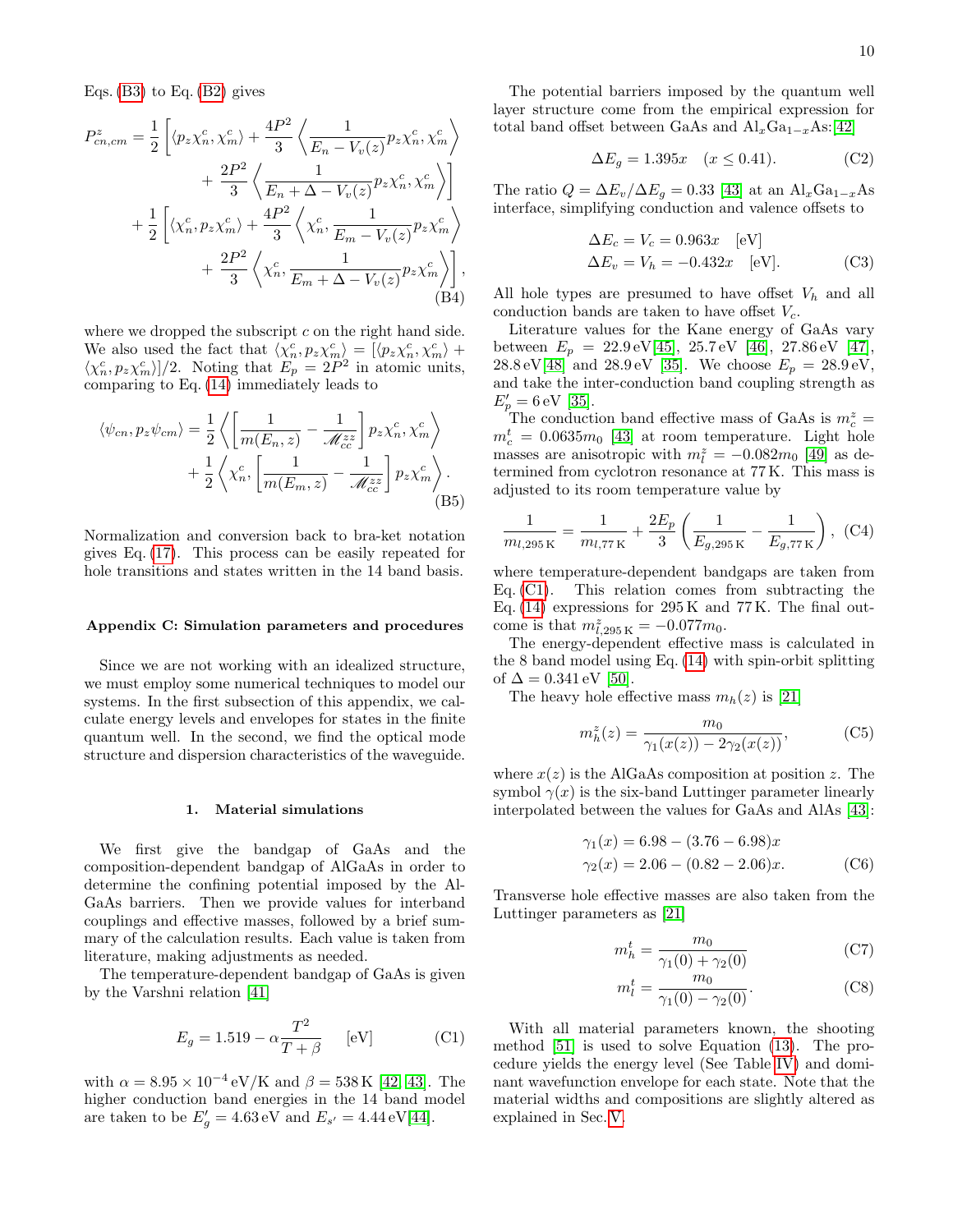<span id="page-10-1"></span>TABLE IV. Quantum well subband energies (in meV) at  $\kappa = 0$  for 7.84 nm GaAs quantum wells with  $\text{Al}_{0.328}\text{Ga}_{0.672}\text{As}$ barriers.

| с                        | h        | hh      |
|--------------------------|----------|---------|
| 1475.9                   | $-33.5$  | $-11.5$ |
| 1604.9                   | $-120.3$ | $-45.4$ |
| $\overline{\phantom{a}}$ |          | $-98.9$ |



<span id="page-10-2"></span>FIG. 7. Normalized pump (red) and probe (blue) TM mode profiles for the structure shown in Fig. [1.](#page-2-1)

## 2. Waveguide Modes

Refractive index values for the various AlGaAs compositions used were calculated by Adachis formulas [\[52\]](#page-12-49). The index of the quantum well active region was estimated to be the spatial average of the well  $(w)$  and barrier (b) permittivities

<span id="page-10-5"></span>
$$
n^{2}(x,\lambda) = \frac{L_{w}n_{w}(x,\lambda)^{2} + L_{b}n_{b}(x,\lambda)^{2}}{L_{w} + L_{b}}.
$$
 (C9)

Using these indices, electromagnetic mode profiles and dispersion curves were calculated from the finite difference method with Lumerical MODE Solutions [\[53\]](#page-12-50). The mode shapes are shown in Fig. [7.](#page-10-2) The third order mode areas  $a_i$  and overlap  $\eta_{ij}$  were calculated in the usual way [\[54\]](#page-12-51):

$$
a_i = \frac{\left[\int\int |F_i(y,z)|^2 dydz\right]^2}{\int\int |F_i(y,z)|^4 dydz},
$$
\n(C10)

$$
\eta_{ij} = \frac{\iint |F_i(y, z)|^2 |F_j(y, z)|^2 dy dz}{\left[\iint |F_i(y, z)|^4 dy dz\right]^{1/2} \left[\iint |F_j(y, z)|^4 dy dz\right]^{1/2}},\tag{C11}
$$

where  $F_i(y, z)$  is the electric field profile of mode *i*. The calculated TM (TE) mode area at 1960 nm was found to

be 3.56  $(3.48)\,\mu\text{m}^2$ , and the TM (TE) probe mode areas range from 3.14 (3.07)  $\mu$ m<sup>2</sup> at 1150 nm to 3.21 (3.17)  $\mu$ m<sup>2</sup> at 1350 nm. The mode overlap at 1176 nm and 1960 nm was  $\eta_{12} = 0.9967$ , so they are treated as unity. Due to tight optical confinement within the active region, propagation is well-approximated by taking modes to travel through a material entirely made up of the quantum wells.

We numerically differentiated the refractive index curves to find group velocities and second order dispersions. The largest GVM of  $\rho = \Delta \beta = 860 \text{ fs/mm}$  occurred when  $\lambda_1 = 1176$  nm and  $\lambda_2 = 1960$  nm, with the pump travelling faster than the probe. Around this value, 150 fs pulses walk off from each other on the length scale of  $350 \mu m$ . The largest dispersion coefficient of  $\beta_2 = 1841 \text{ fs}^2/\text{mm}$  occurs at the same probe wavelength, while the pump dispersion is  $\beta_2^{(2)} = 741 \text{ fs}^2/\text{mm}$ at 1960 nm. These values were used in the simulations of Appendix [D.](#page-10-0)

## <span id="page-10-0"></span>Appendix D: Nonlinear propagation and data fitting

We modeled pulse propagation by the coupled nonlinear Schrodinger equations [\[55\]](#page-12-52)

<span id="page-10-3"></span>
$$
\left(\frac{\partial}{\partial x} + \beta_1^{(1)} \frac{\partial}{\partial t} + i \frac{\beta_2^{(1)}}{2} \frac{\partial^2}{\partial t^2} + \frac{\sigma_1}{2}\right) A_1
$$
  
=  $i \left(\gamma_{11}|A_1|^2 + 2\gamma_{12}|A_2|^2\right) A_1$ , (D1)

<span id="page-10-4"></span>
$$
\left(\frac{\partial}{\partial x} + \beta_1^{(2)} \frac{\partial}{\partial t} + i \frac{\beta_2^{(2)}}{2} \frac{\partial^2}{\partial t^2} + \frac{\sigma_2}{2}\right) A_2
$$

$$
= i \left(\gamma_{22} |A_2|^2 + 2\gamma_{21} |A_1|^2\right) A_2. \quad (D2)
$$

 $|A_l|^2$  is the instantaneous power,  $\beta_1^{(l)}$  and  $\beta_2^{(l)}$  are the first and second order dispersion, and  $\sigma_l$  is the loss. We neglect free carrier contributions to the nonlinear propagation because the pulses have sufficiently low average power such that excited carrier density is negligible. The nonlinear parameter  $\gamma_{ij}$  is written in terms of the mode areas and overlap as [\[54\]](#page-12-51)

$$
\gamma_{ij} = \frac{\omega_i}{c} \frac{n_2(\omega_i; \omega_j)\eta_{ij}}{\sqrt{a_i a_j}} + i \frac{\alpha_2(\omega_i; \omega_j)\eta_{ij}}{2\sqrt{a_i a_j}}.
$$
 (D3)

We set  $\text{Im}\{\gamma_{22}\}=0$  because the pump wavelength is below the D-2PA edge, and the  $\gamma_{i1}$  are ignored because the probe power is low. All nonlinear refraction effects from  $\text{Re}\{\gamma_{ij}\}\$ are ignored, which is justified in the following subsection.

## Raw data and analysis

Fig. [8](#page-11-1) shows a normalized transmission signal generated as described in Sec. [III.](#page-1-1) A delay of zero indicates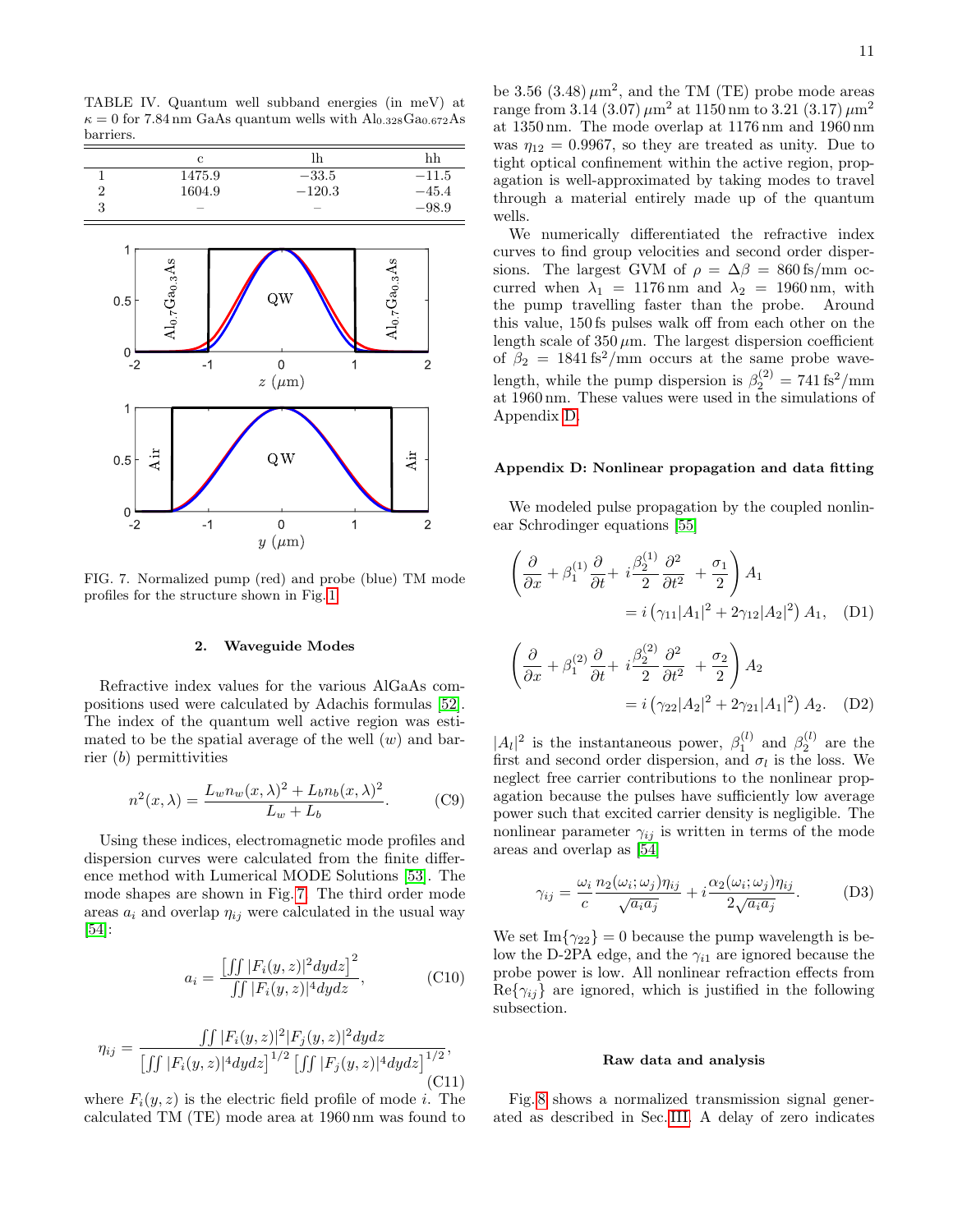that the pump and probe arrive at the front facet at the same time, and a negative delay means the probe arrives before the pump. The curve is temporally wider than the input pulses because the faster moving pump overtakes the probe within the sample for delays up to about  $-2.3$  ps.



<span id="page-11-1"></span>FIG. 8. Normalized transmission vs delay at  $\lambda_2 = 1960 \text{ nm}$ and  $\lambda_1 = 1246$  nm. The results are compared to calculations using the split-step Fourier method (black line) and analytical expression of Eq. [\(D4\)](#page-11-2) (red dashed line). The parameters used were:  $Im\{\gamma_{12}\} = 12.9 \text{ fs/(mm pJ)}$ ,  $E_2 = 4.8 \text{ pJ}$ ,  $\rho = 654 \text{ fs/mm}, L = 3.6 \text{ mm}, \tau_1 = 121 \text{ fs}, \tau_2 = 154 \text{ fs}, \alpha_2 =$  $0.4 \,\mathrm{mm}^{-1}$ . The total width of the signal is  $\tau = \rho L = 2.35 \,\mathrm{ps}$ .

Transmission curves in high GVM experiments usually exhibit a table top shape like those in Ref [\[38\]](#page-12-35). Instead, we see a decay in the nonlinear transmission magnitude as delay becomes more negative. This indicates that loss in pump irradiance leads to a smaller signal as the pulses meet after propagating farther through the sample. If these losses were caused by an interband absorption process, there would be a constant signal at positive delay due to excited carrier interactions. Instead, we attribute this decay to high scattering from roughness of the etched sidewall.

The shape of Fig. [8](#page-11-1) is explained by the analytical ex-

pression for normalized transmission [\[20\]](#page-12-17)

$$
\Delta T = \exp\left\{2\frac{E_2 \operatorname{Im}\{\gamma_{12}\}}{\rho} \exp\left[\frac{\sigma_2 \tau}{\rho} + \left(\frac{\sigma_2 \tau_x}{2\rho}\right)^2\right] \times \left[\operatorname{erf}\left(\frac{\tau}{\tau_x} + \frac{\sigma_2 \tau_x}{2\rho}\right) - \operatorname{erf}\left(\frac{\tau + \rho L}{\tau_x} + \frac{\sigma_2 \tau_x}{2\rho}\right)\right]\right\}.
$$
\n(D4)

<span id="page-11-2"></span>Here,  $L$  is the length of the sample and  $E_2$  is the total energy of the pump pulse. The value  $\tau_x = (\tau_1^2 + \tau_2^2)^{1/2}$  is the pure cross correlation width between pulse durations  $\tau_j$ , and  $\rho = \beta_1^{(2)} - \beta_1^{(1)}$  is the GVM parameter. Eq. [\(D4\)](#page-11-2) was derived by ignoring second order dispersion. Despite this approximation, we see by comparing the curves in Fig. [8](#page-11-1) that the equation yields nearly identical results to those found by split-step Fourier integration of Eqs. [\(D1\)](#page-10-3) and [\(D2\)](#page-10-4) with non-zero  $\beta_2$ .

The insensitivity to  $\beta_2$  is related to an overall pulse width insensitivity of the normalized transmission. Qualitatively, the increase in pump irradiance at fixed energy due to decrease in pulsewidth is compensated by a decrease in interaction length as the pulses walk through each other. In fact, with  $\sigma_2 = 0$ , the maximum signal of Eq. [\(D4\)](#page-11-2) is completely independent of pulse widths. Since the linear and nonlinear pulse broadening should be negligible over the  $\sim 300 \,\mu m$  walkoff length, this independence would be true without ignoring  $\text{Re}\{\gamma_{ij}\}\$  and  $\beta_2^{(l)}$ . In our case, altering the pulsewidth only causes a slight signal reduction due to a delay shift in the curve moving the peak back to a point where more pump losses have occurred. This only gives an error of around  $8\%$ when  $\tau_x$  is underestimated by a factor of two. We use this insensitivity to justify ignoring nonlinear refraction in Eqs.  $(D1)$  and  $(D2)$ .

#### <span id="page-11-0"></span>Data fitting procedure

For TM-TM (TE-TE) sum wavelengths of 743 nm, 762 nm, 772 nm, 784 nm (743 nm, 762 nm, 780 nm) the transmission curves were fit with Im $\{\gamma_{12}\}, \sigma_2, \rho$  and  $\tau_1$ as free parameters. Averaging the resulting loss coefficents gives  $\sigma_{2,TM} = 0.46 \,\text{mm}^{-1}$  and  $\sigma_{2,TE} = 0.56 \,\text{mm}^{-1}$ . A wavelength shift of 25 nm was applied to the dispersion curve so the simulated values of  $\rho$  more closely match the fits. This adjusment is needed most likely due to the inaccuracy of the spatially averaged approximation to the quantum well index (Eq. [\(C9\)](#page-10-5)). The values presented here were held fixed in fitting the rest of the data.

The rest of the data points in Figs. [4](#page-6-2) and [5](#page-7-0) were found by measuring the rising edge and peak of the normalized transmission. The pump pulsewidth was taken to be 9% greater than the bandwidth limit (see Sec. [III\)](#page-1-1), and  $\gamma_{12}$ and  $\tau_1$  were free fitting parameters. Once again, the effect of this imperfect knowledge of pulsewidths is mitigated by the signals insensitivity to pulse width. The  $\sigma_2$  and GVM values were held fixed according to the previous fitting procedure.